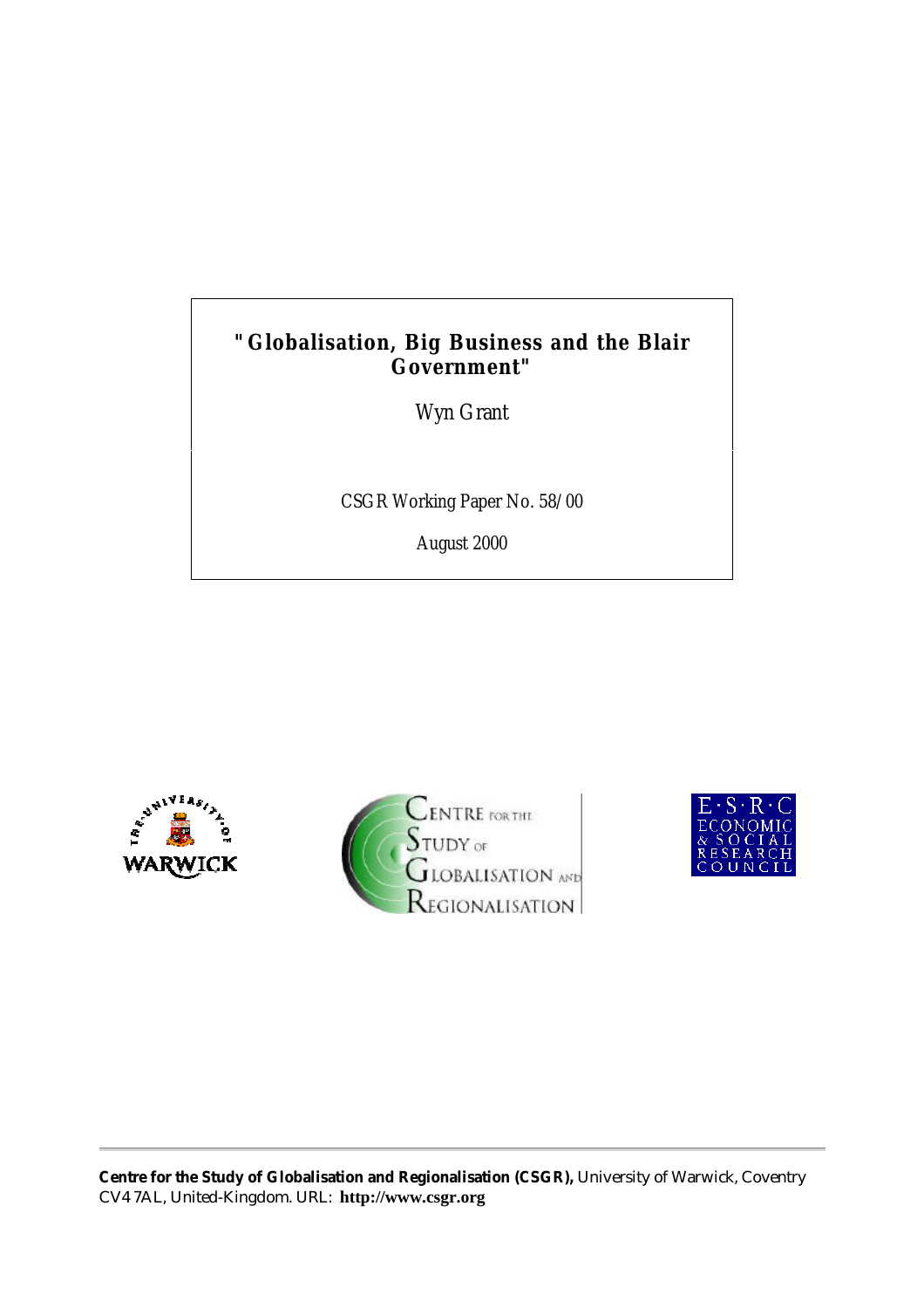**Globalisation, Big Business and the Blair Government** Wyn Grant Department and Politics, University of Warwick. CSGR Working Paper No. 58/00 August 2000

# **Abstract:**

After reviewing definitions of globalisation, this paper suggests that the 'company state model is becoming increasingly important in business-government relations. It is argued that Prime Minister Blair has a particular construction of globalisation which fits in well with the agenda of big international business. However, increasing tensions have arisen in the relationship between New Labour and business, reaching crisis point in May 2000. The paper concludes by suggesting that Burnham's depoliticisation thesis arrives at the right conclusion using the wrong methodology.

Keywords: Globalisation; Business; Multinationals; Britain; New Labour.

Address for correspondence:

Professor Wyn Grant Department of Politics and International Studies University of Warwick Coventry CV4 7AL, UK Tel: 024 7652 3720 Email: porcb@csv.warwick.ac.uk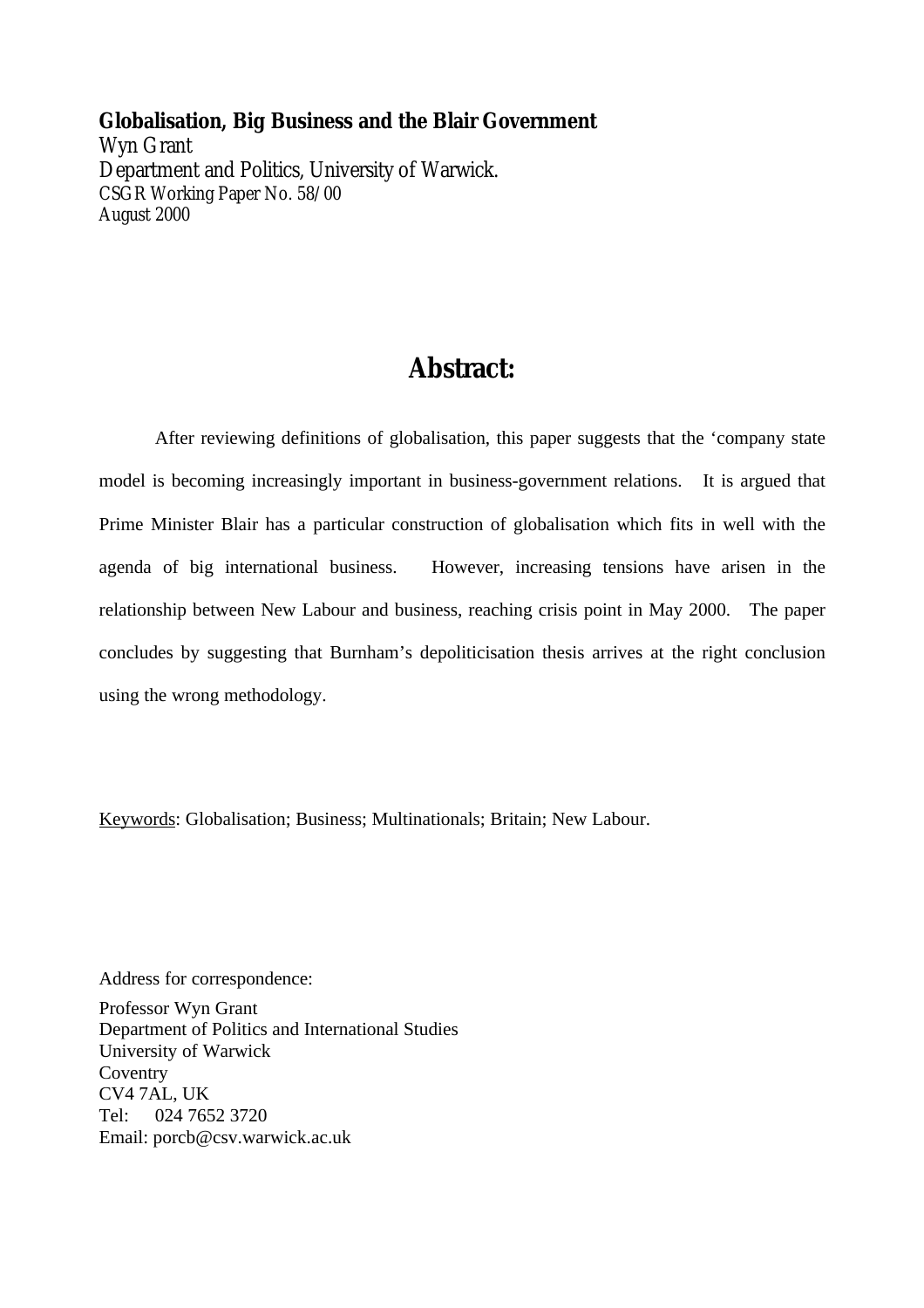Globalisation is an essentially contested concept. Some analysts would argue that all we are experiencing at the beginning of the 21st century is an accelerated form of internationalisation; others would argue that there is something we can call 'globalisation', but it is a malign force which requires organised political resistance.

I am increasingly reminded of the debate over corporatism which took place in the 1970s and 1980s. The debate was bedevilled by disagreements between those who wanted to use corporatism simply as an analytical concept to help to understand certain changes that appeared to taking place in national political economies; and those who wanted to prescribe corporatism as an appropriate way of running the Keynesian welfare state. Similar tensions between analysis and prescription characterise the debate on globalisation.

There was also little agreement on a definition of corporatism which made the conduct of the debate very difficult. Such a lack of agreement on definition is also a problem in the debate on globalisation. By the time some of these issues had started to be resolved, the phenomenon of corporatism had started to decline in importance at a macro level and analysts were forced back to a debate about whether it was to be found in the dairy industry. Such an outcome seems less likely in the case of globalisation (both the general disappearance of the phenomenon and its survival in the special conditions of the cowshed). While it is not an irreversible process, it is driven by an economic dynamic which has considerable momentum behind it, even if forms of political resistance are on the increase.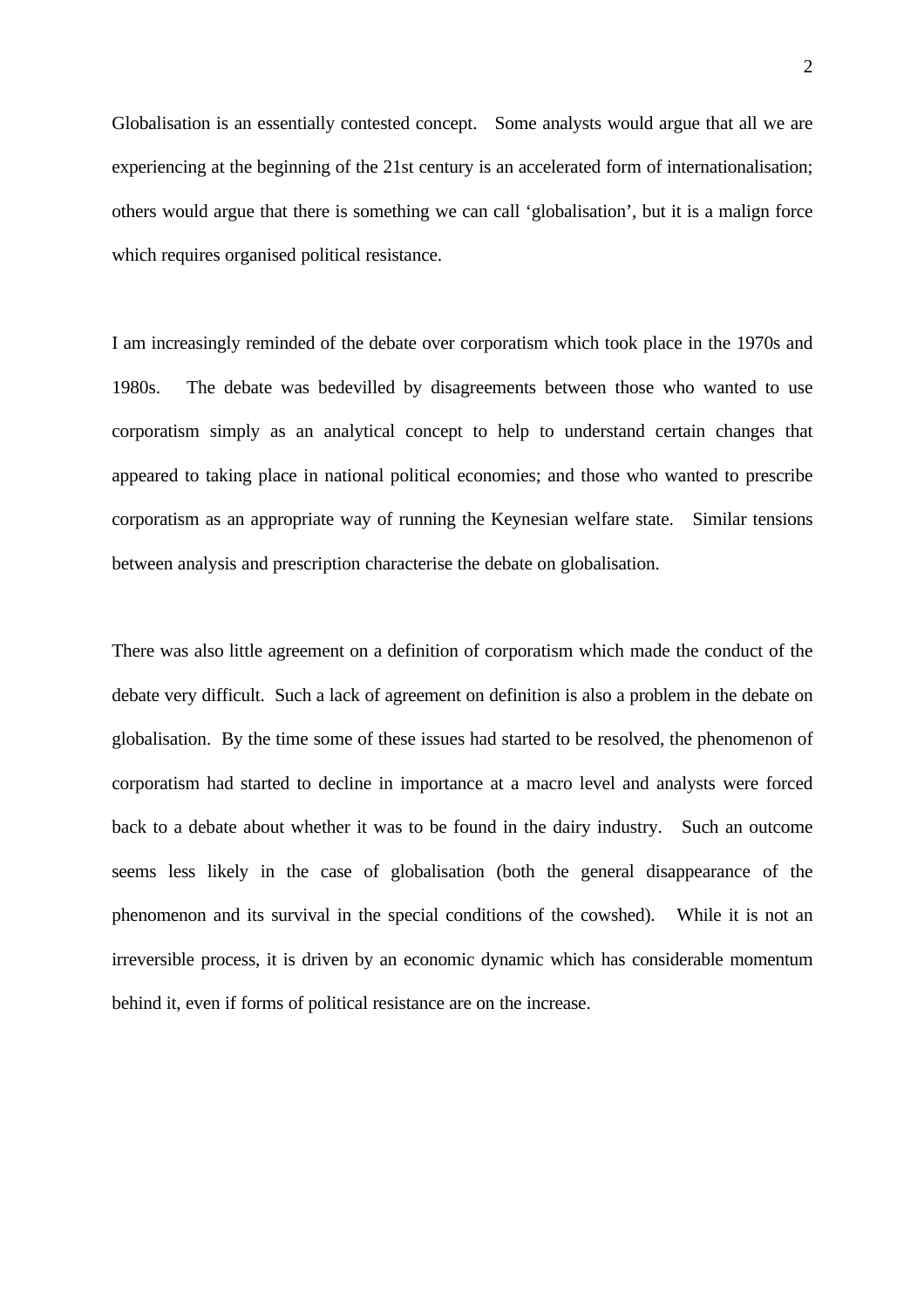# *Beneath the Valley of the hyper globalists*

The time has come to set out my stall, as Alan Curbishley would say. My general position is that something is happening which does represent a step change in the international political economy. However, one must be careful of a new form of determinism which sees globalisation as a kind of flood sweeping along and obliterating all distinctive national structures in its path. Globalisation can be politically mediated, although whether that is more possible at a regional than a national level is an interesting research question.

Let me try and put the question of definition to one side. Political scientists with a definition are like dogs with a bone: they will continue to gnaw at it while ignoring more nutritious alternatives. In very general terms, the processes underlying globalisation may be described as follows: trade grows faster than output; foreign direct investment grows faster than trade; international financial transfers grow much faster than foreign direct investment. Driving all these processes are the activities of multinational companies, some of which have the characteristics of emergent 'stateless firms'. (Grant, 1997). One might argue that these processes could just as well be described as internationalisation. (For a useful typology which places internationalization and globalization as end points on a spectrum, see Goodman, 1997, p.670). I do not want to press the point too much: the argument in the second half of this paper could stand if one rejects the G word. Indeed, it could stand if one want to describe the phenomena being analysed as 'blancmange' or any other suitably neutral term. Let us not let terminology stand in the way of our exploration of processes. Whether one refers to the linesman as a 'lino' or an assistant referee does not alter the fact that he is visually challenged.

Globalisation may be understood as a continuing and dynamic process which reduces the significance of national boundaries (and hence the autonomy of nation-states as economic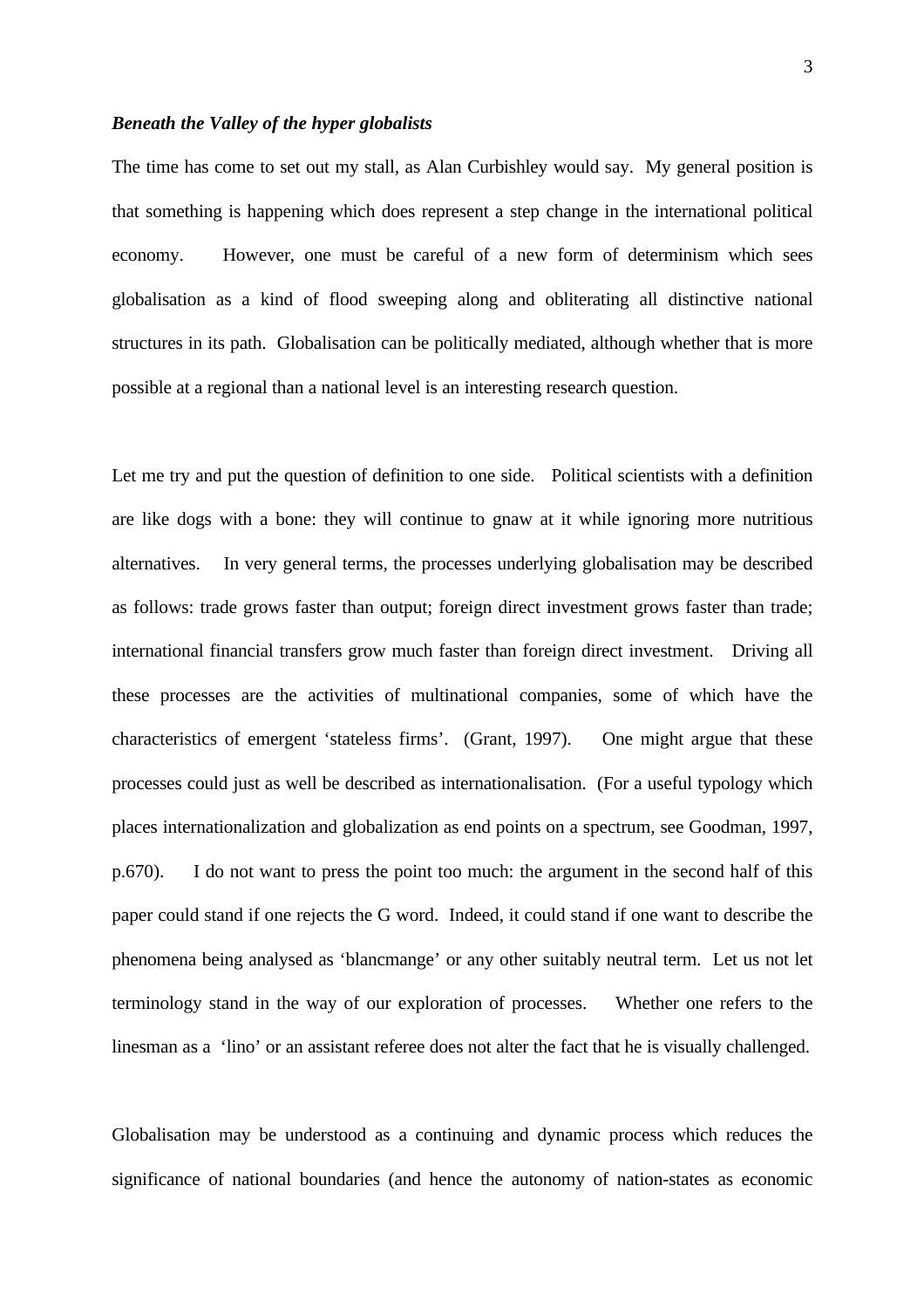policy actors) as impediments to the free movement of (above all) capital, goods, services (and to a much lesser extent) labour. It is a highly complex phenomenon which does not necessarily produce political convergence. (Wincott, 2000).

Higgott (1998, p.6) distinguishes four broad approaches to globalisation. Let us set to one side the argument that globalisation relates to a specific historical epoch, and that the current phenomenon is little different from the pre-1914 international economy. Let us also set to one side, important though it is, the argument that gloablization is a technological and social revolution (while reminding ourselves that technological revolutions are invariably socially mediated). We are then left with two approaches.

The first sees globalisation as a confluence of economic phenomena 'especially the liberalisation and deregulation of markets, privatisation of assets, retreat of state welfare functions, diffusion of technology, cross-national distribution of production and foreign direct investment, and the integration of capital markets.' (Higgott, 1998, p.6). This rather deterministic version of globalisation can be interpreted as 'simply the latest - triumphalist version of neo-liberalism' (Wincott, 2000, p.174). Social democrats find it particularly provoking. Nevertheless, it does capture at least a partial reality. It is interesting to note that Germany, the bastion of the organised market economy approach, is being breached by the onslaughts of globalisation. The successful acquisition of Mannesmann by Vodafone has at least symbolic importance,

Another version of globalisation is to see it 'as the hegemony of American values'. (Higgott, 1998, p.6). As Strange comments, 'All too often, [globalisation] is a polite euphemism for the continuing Americanisation of consumer tastes and cultural practices.' (Strange, 1996,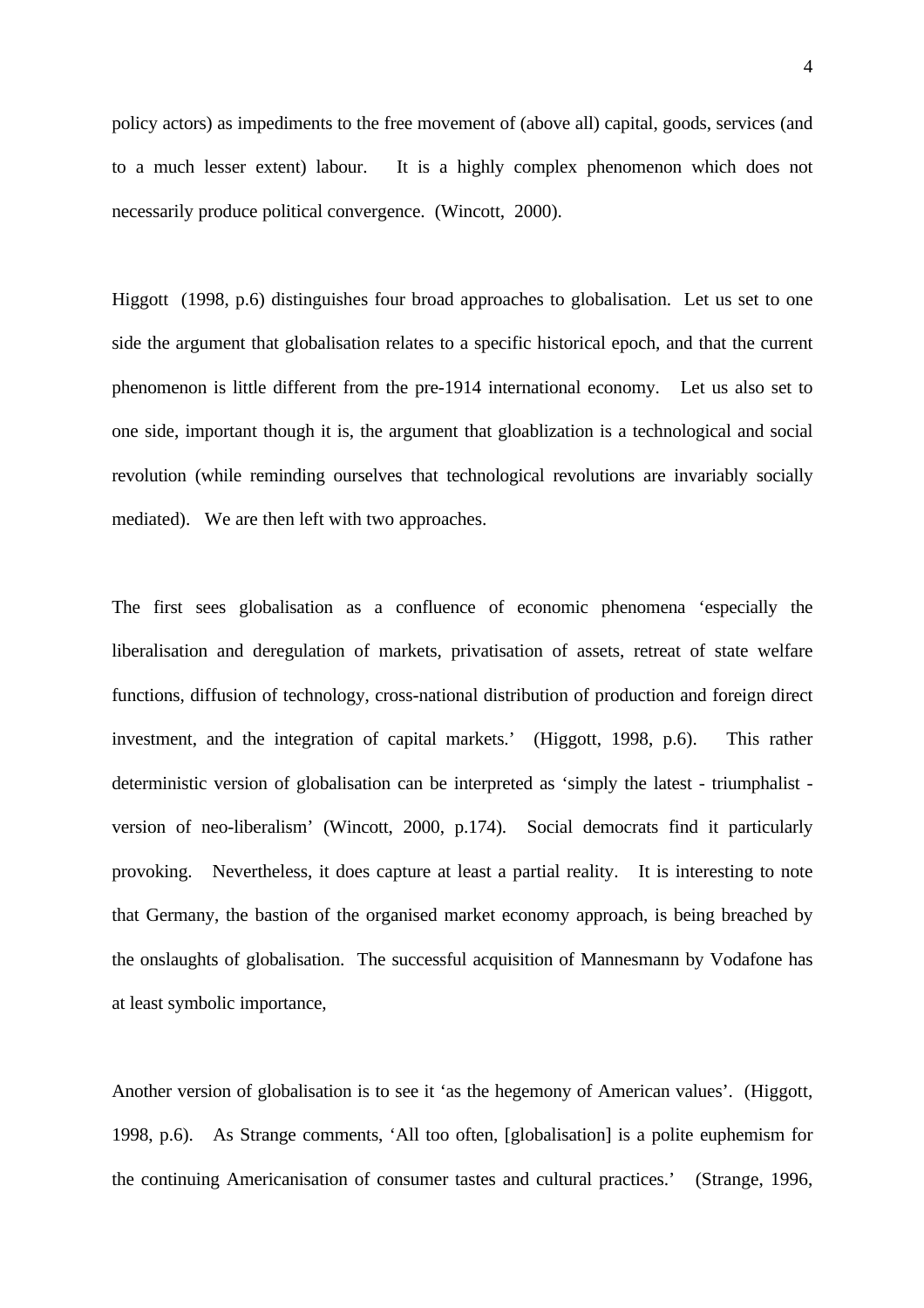p.xiii). One does not have to quote statistics to appreciate the current strength of the American economy. It is also one of the sources of the vulnerability of globalisation: a serious setback for the American economy would have global repercussions and what seemed to be an irreversible process might be brought to a halt. There are a number of possible futures.

It is also important, however, to be aware of the extent to which the European and North American economies are increasingly becoming integrated, despite the recurrent flare ups of trade tensions, usually over agricultural issues. There is a sense in which if globalisation means anything it is the dominance of the global economy by the US and the EU which between them account for around half of world GDP and global trade. Foreign direct investment (FDI) between the two domains is increasing rapidly. 'In 1996 about 50 per cent of the US foreign direct investment position was in the EU, and almost 60 per cent of EU foreign direct investment was in the USA.' (Blank and Taillandier, 1998, p.12). Recent figures suggest a further acceleration of two-way FDI.

In this paper there will be a particular emphasis on the way in which globalisation calls forth new political arrangements and structures. Note, for example, the Disputes Settlement Mechanism (DSM) of the World Trade Organisation which impinges on the sovereignty of signatory states. A country like the United States could, of course, decide that the DSM was an unacceptable price to pay for freer trade. Moves towards less managed trade have already been frustrated by the events in Seattle (as much as by poor preparation by the participants as by the events on the streets). Trade has become one of the main sites of political resistance to globalisation, but it is an arena in which one could argue that all that is occurring is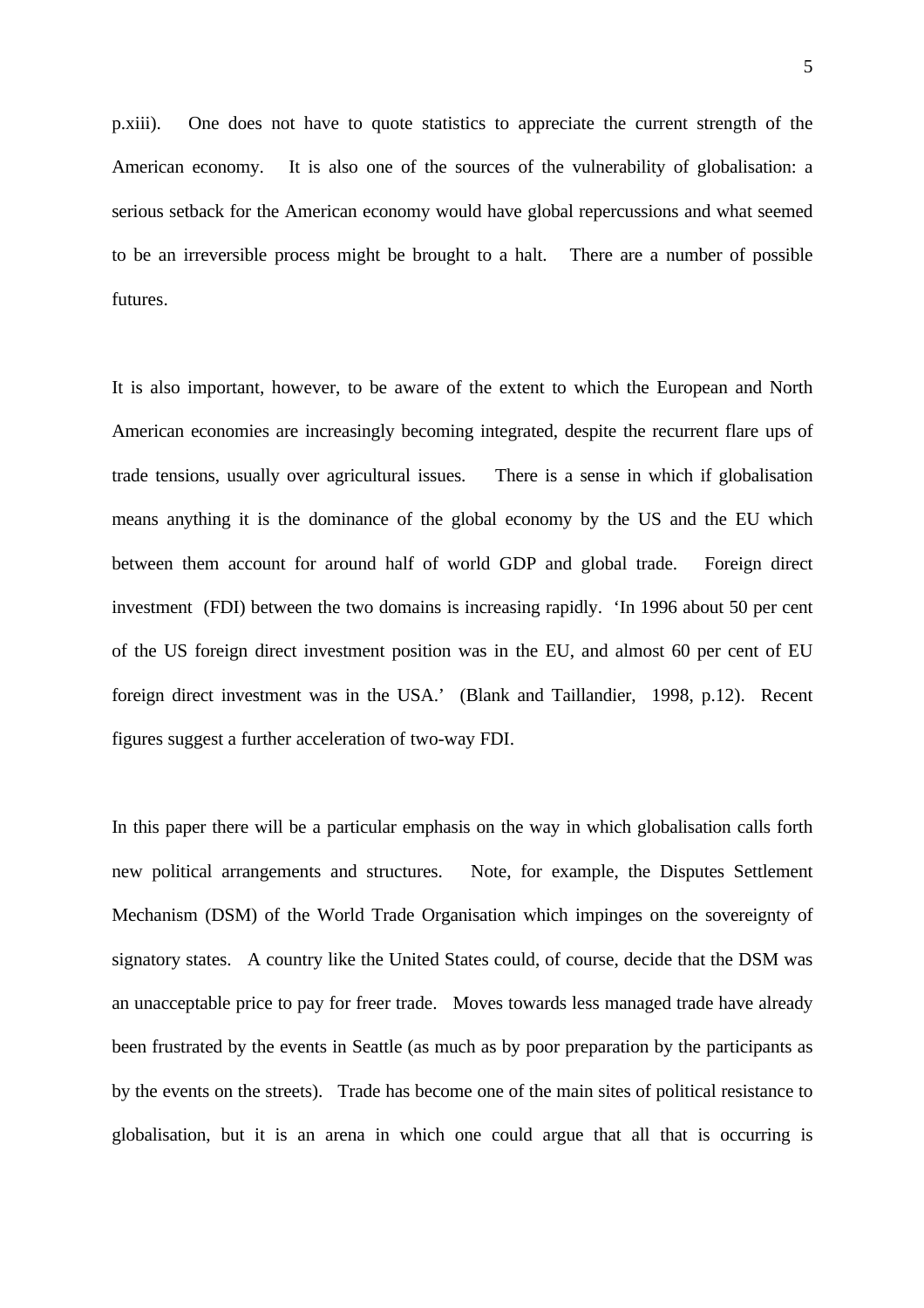internationalisation and that the most important processes associated with globalisation are less visible than the WTO.

The WTO is a good target for opponents of globalisation, and they may be able to win significant victories in areas such as food safety, but less institutionalised settings may be where the real dynamic of globalisation is to be found and where imbalances such as those between north and south are perpetuated.

Even so, globalisation cannot be a purely economic process. New political structures are involved, whether their role is to facilitate globalisation or to check it. One example referred to later in the paper is the Transatlantic Business Dialogue which forms part of the EU-US summit process which may be seen as a mechanism for managing differences between the two largest political domains involved in the globalisation process.

Identifying and analysing such structures still leaves open the question of what role remains for the nation state in conditions of globalisation, an issue which is particularly relevant in the context of this panel. Let me first make it clear that I do not accept the reformist conventional wisdom that the nation state is losing all its authority either to supranational institutions or to subnational governments, important though both of these are. To give an anecdotal example, I spent considerable time recently carefully reading the 'Greenwich speech' of the Secretary of State for Education, David Blunkett. This was not because of the location in which it was delivered, but because I was advised by my superiors that it was as important for the future of higher education in this country as the 'Woolwich speech' delivered by Crosland in 1965 which announced the binary divide. If one is involved in the business of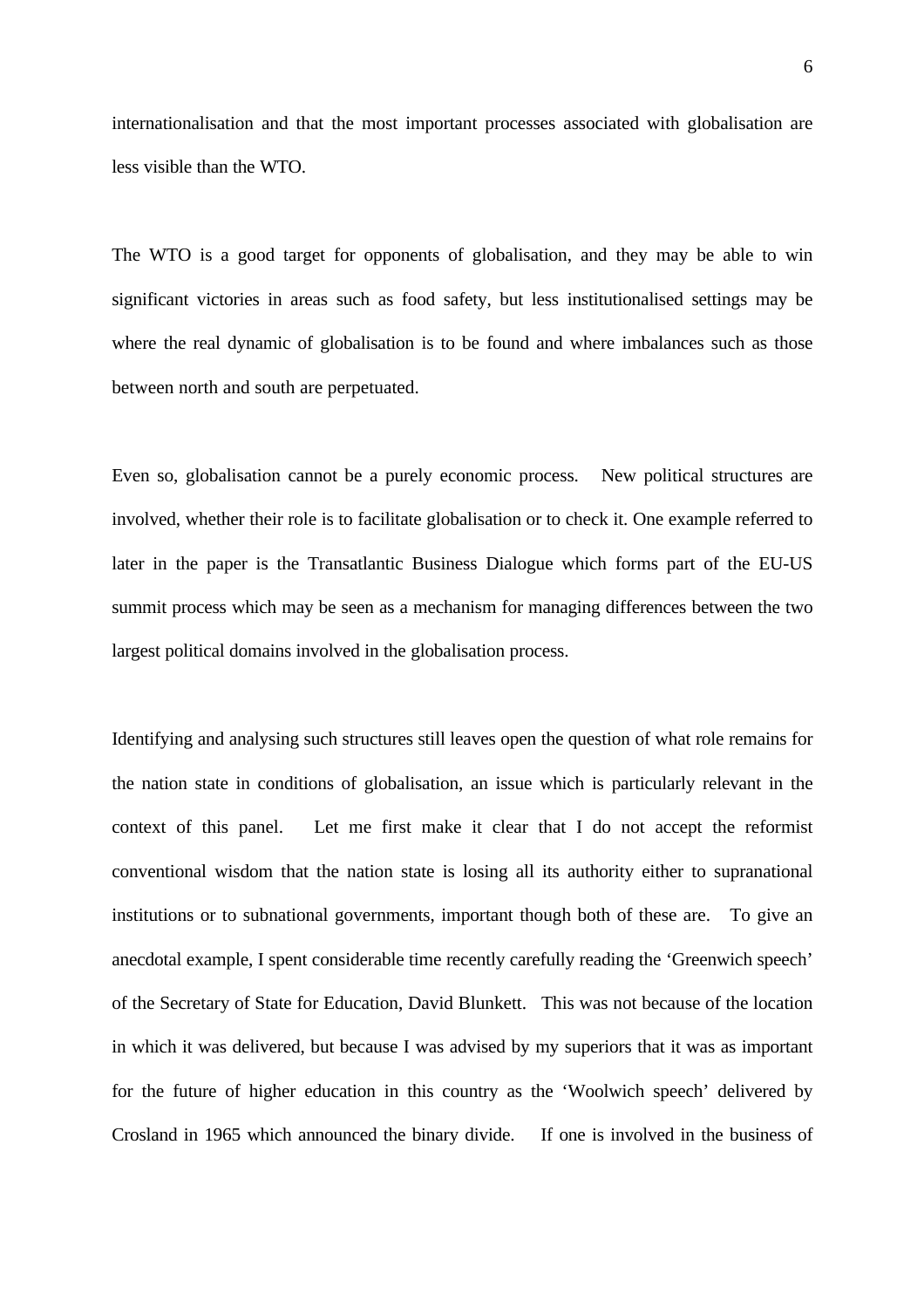education, or the provision of health services, the nation state remains an important (and increasingly intrusive) actor.

Baker, Gamble and Seawright (1999) suggest that three perspectives are useful in assessing the relevance of the debate on globalisation to the British case. 'The proponents of hyperglobalisation argue that the changes introduced by globalisation are so profound that they have altered profoundly the political economy context of national policy-making.' (p.5). I have never been particularly convinced by the 'borderless world' thesis. One of its most vigorous proponents has been Ohmae who informed us that 'During 1988 nearly 90 per cent of all Japanese honeymooners went abroad. Facts of these kinds are hard to ignore.' (Ohmae, 1990, p.19). It can be argued with some confidence that it is possible to ignore them and the whole permanently jet lagged, airport bookstall hyper globalist school.

The national political economy perspective 'defends the continuing viability of social democracy and other national economic policy regimes ... The world economy is still an *international* economy rather than a *global* economy.' (Baker, Gamble and Seawright, 1999, p.7). This perspective deserves to be taken seriously, but it may overstate the authority and room for manoeuvre of the nation state. This experience of the 'Rover affair' illustrates how few options it may have.

The perspective I find myself closest to is that of 'open regionalism' (Baker, Gamble and Seawright, 1999, p.9). Its main elements are:

1. A rejection of the more extreme formulations of the hyper globalists and a recognition that nation-states remain important actors.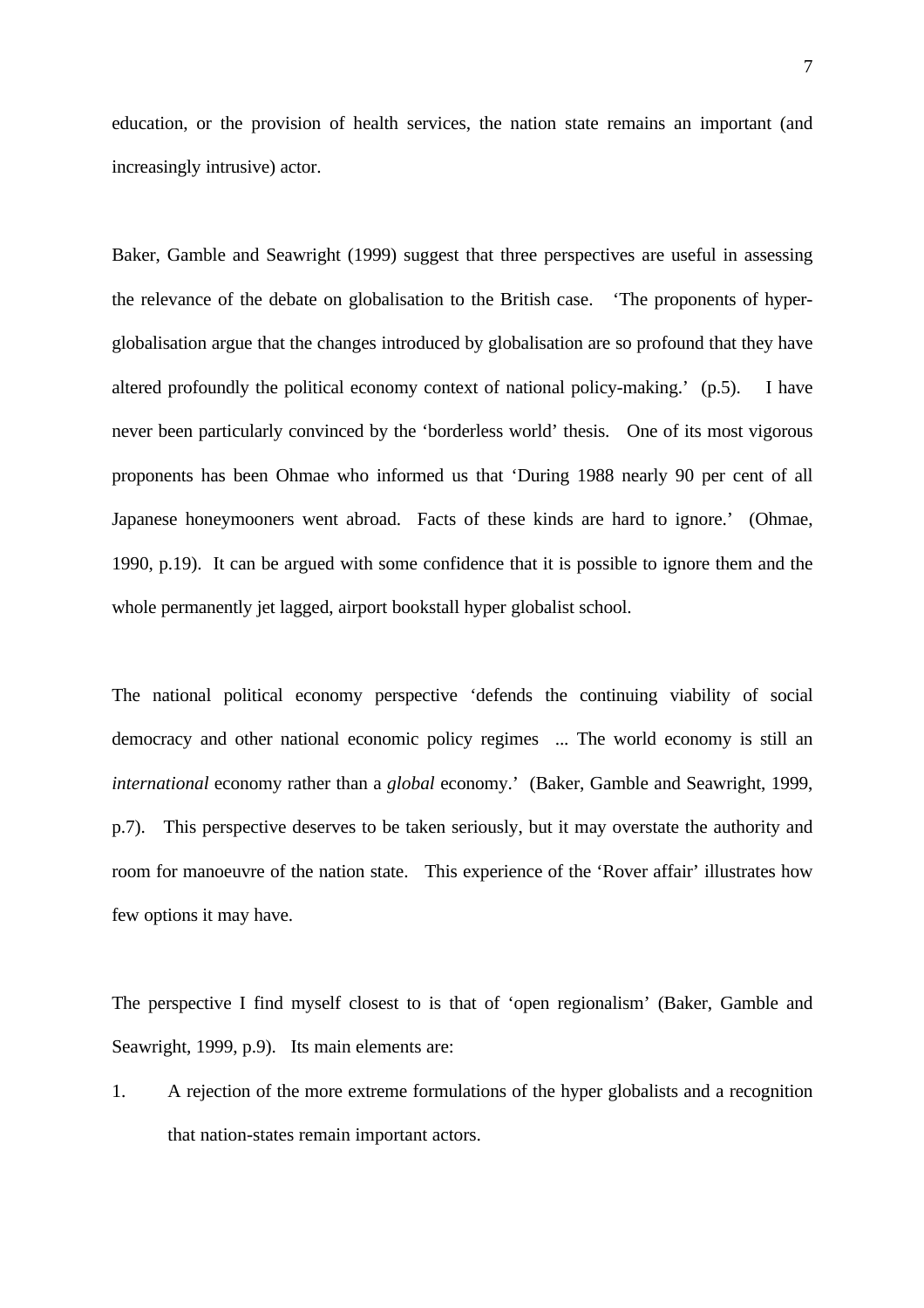- 2. The changes represented by globalisation, particularly those in the financial markets, are real changes which have altered the context for national economic policy making.
- 3. The central importance of the process of European integration. The term *open* regionalism is deployed because entities such as the EU are not old fashioned protectionist blocs. They form part of a wider system of governance and regulation of the global economy, but they do facilitate the creation of a new political space.

# *The EU's contradictory position in relation to globalization*

The EU is beset with a fundamental contradiction in that it is both a facilitator of globalisation and endeavours to offer social protection against its worst effects. The creation of a single market and a single currency makes it easier for multinational companies to organise their production on a Europe wide basis and to seek to capture a large share of the European market. One perspective advanced within the Commission has been to see 'globalization as an opportunity rather than a threat: a force for the creation of employment rather than a danger to jobs within the EU.' (Rosamond, 1999, p.665).

However, as Rosamond emphasises, there are 'potentially many "globalizations" at work within the EU polity.' (Rosamond, 1999, p.667). The notion of a 'social Europe' is an important one, a protected space in which an effort is made to tackle problems such as 'social exclusion'. Somewhat perversely, the EU has been most successful (at a considerable financial and opportunity cost) in creating a protected space for its farmers, a marginal and declining group. The farmers who have benefitted most from the CAP have been those who are already wealthy. There are signs, however, that under the umbrella of 'multifunctionality' the terms of the debate are shifting towards the creation of a more inclusive rural policy which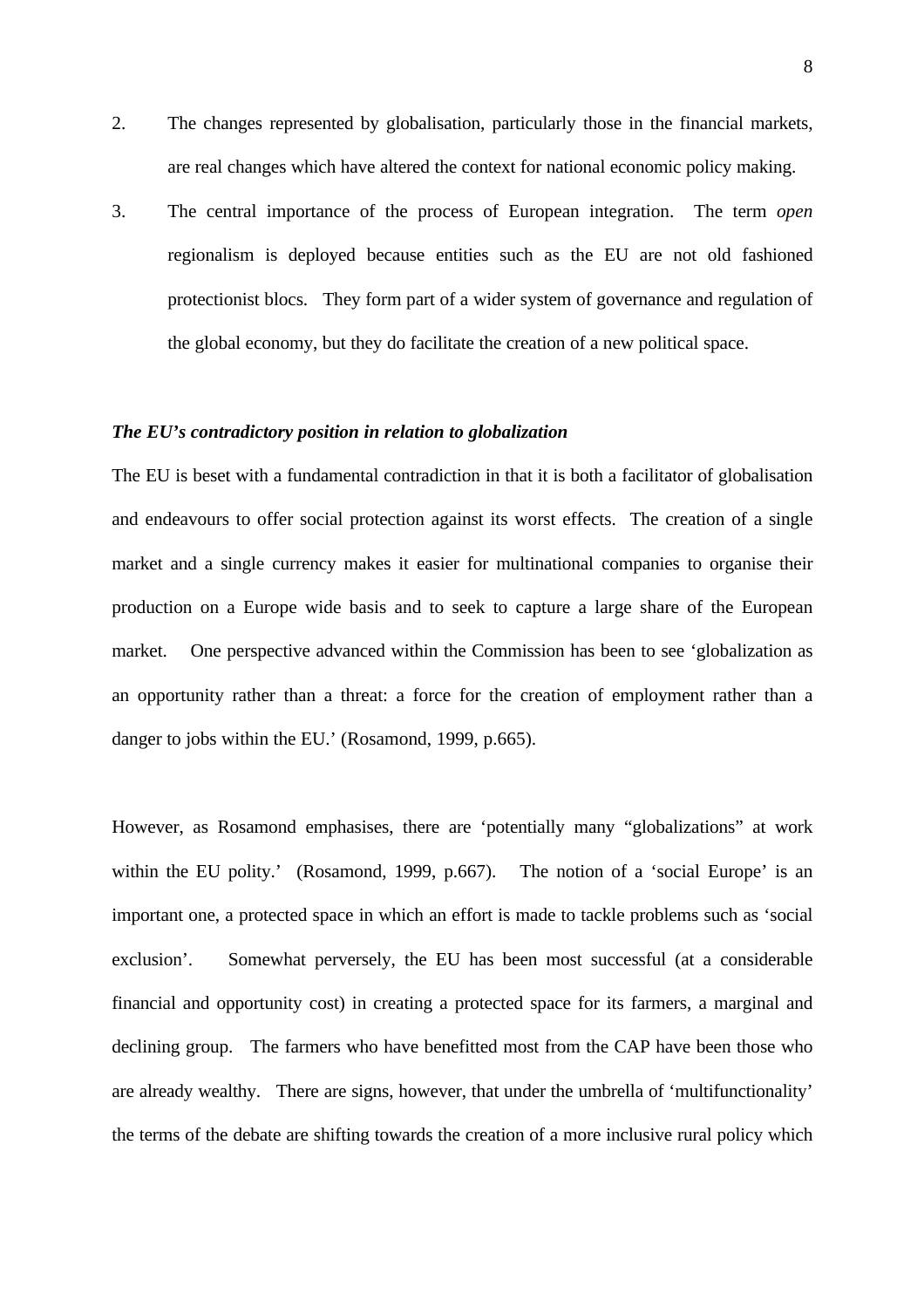would nevertheless require protection against the more rabid antipodean demands for complete trade liberalisation in agriculture.

Nevertheless, there are tensions between the vision of a 'social Europe' and demands for the effective integration of the EU in the global economy, tensions perhaps reflected in the value of the euro against the dollar. These tensions are particularly relevant to consideration of the British case. It is evident that Tony Blair favours an American model in terms of flexible labour markets. He has reasserted his view that Europe needs to take a fresh direction in its economic policy and 'that there is a growing consensus that the European social model needs revitalising.' (*Financial Times,* 16 March 2000). (Decoding hint: for 'revitalising', a hurrah word, read 'liberalising' a boo word). Some progress was made in this direction at the Lisbon summit and subsequent meetings. There are still limits, however, in the extent to which France and Germany are prepared to move towards more liberal labour markets and the momentum within the EU is towards the creation of new social rights for workers.

The fundamental issue here has, of course, been well put by Polanyi: labour cannot be treated just as a commodity. Labour 'is the technical term used for human beings, in so far as they are not employers but employed'. (Polanyi, 1944, p.75). As he argues, 'the alleged commodity "labor power" cannot be shoved about, used indiscriminately, or even left unused, without affecting also the human individual who happens to the bearer of this particular commodity.' (Polanyi, 1944, p.73). Can a global economy permit the construction of a morally determined space in which the human being as employee is permitted certain rights and protections? Or does its logic confine both the EU and member states to a mopping up operation for the socially excluded who are at least in part the victims of economic forces beyond their control? New Labour's answer would be to give them more responsibility for their fate by equipping them with the skills required in a rapidly changing economy.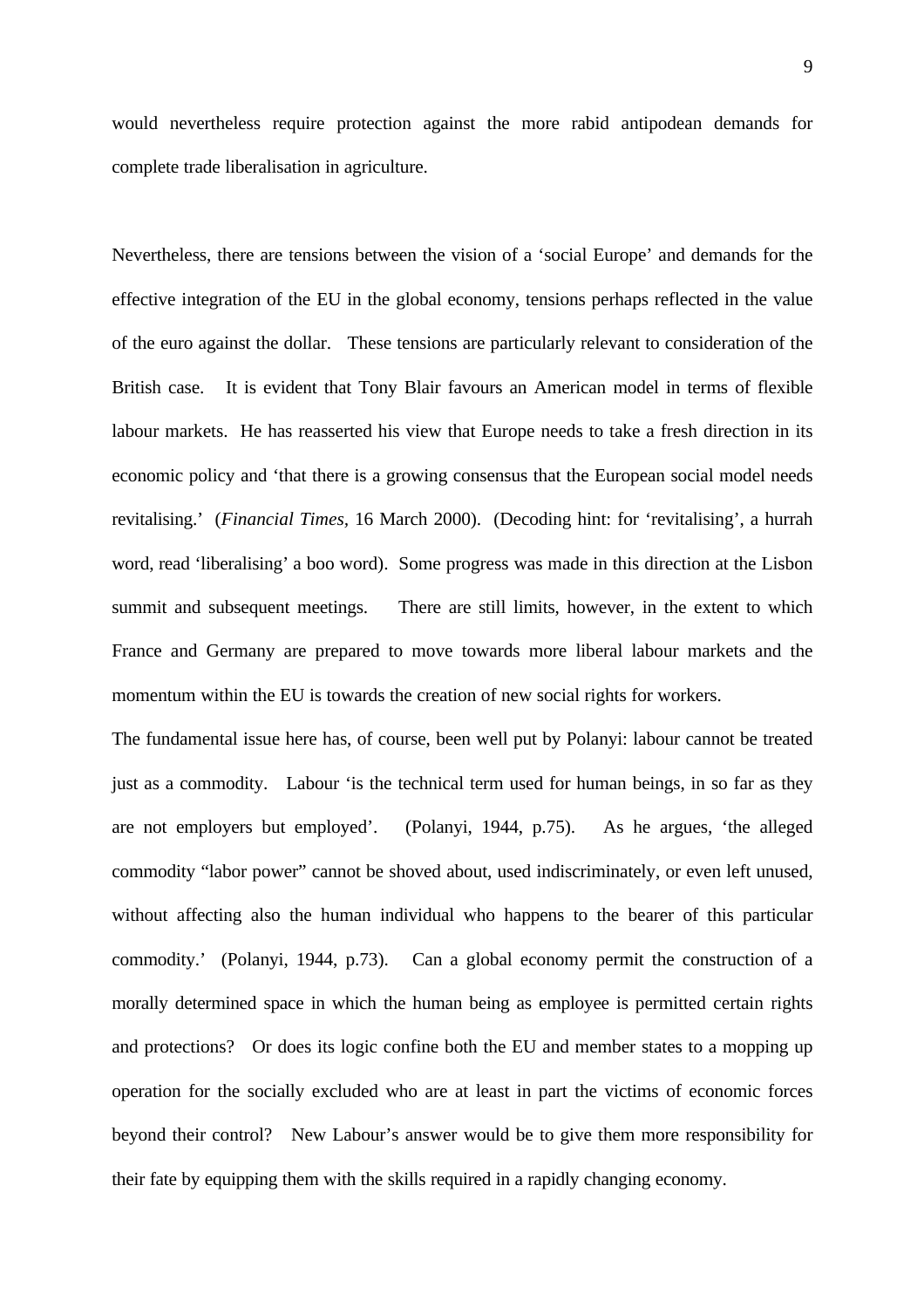If what New Labour's 'Third Way' offers is a compromise between 'old fashioned' social democracy rendered redundant by the forces of globalisation, and the quiescent acceptance of all its consequences by neo-liberals, then one test is whether it is able to offer individuals an adequate protective covering which allows them to retain their dignity.

### *Big business and its representative structures: the triumph of the company state?*

Before we consider how New Labour has chosen to construct its understanding of globalisation, let us review the political representation of big business. In earlier work, I have advanced three models of business-government relations: the company state; the associative state; and the party state. (Grant, 1993, pp.13-17). The last model, which relies on factions of a dominant party mediating between the state and business interests, was seen as unlikely to survive in the long run and inherently prone to corruption. It has effectively disappeared in Italy and been undermined in Japan.

The associative state in which well organised and influential business associations mediate between business and the state has deep structural and cultural roots in countries such as Germany and will not be easily pushed aside by the forces of gloablization. However, 'the long-run prediction [remains] that the company state model of business-government relations will tend to become more important in the long run.' (Grant, 1993, p.18). In other words, direct interactions between the company and the state, mediated by the company's government relations division, become of increasing importance. When they fail to occur, or are confined to 'hints' dropped by the company, as in the BMW/Rover case, there's trouble ahead.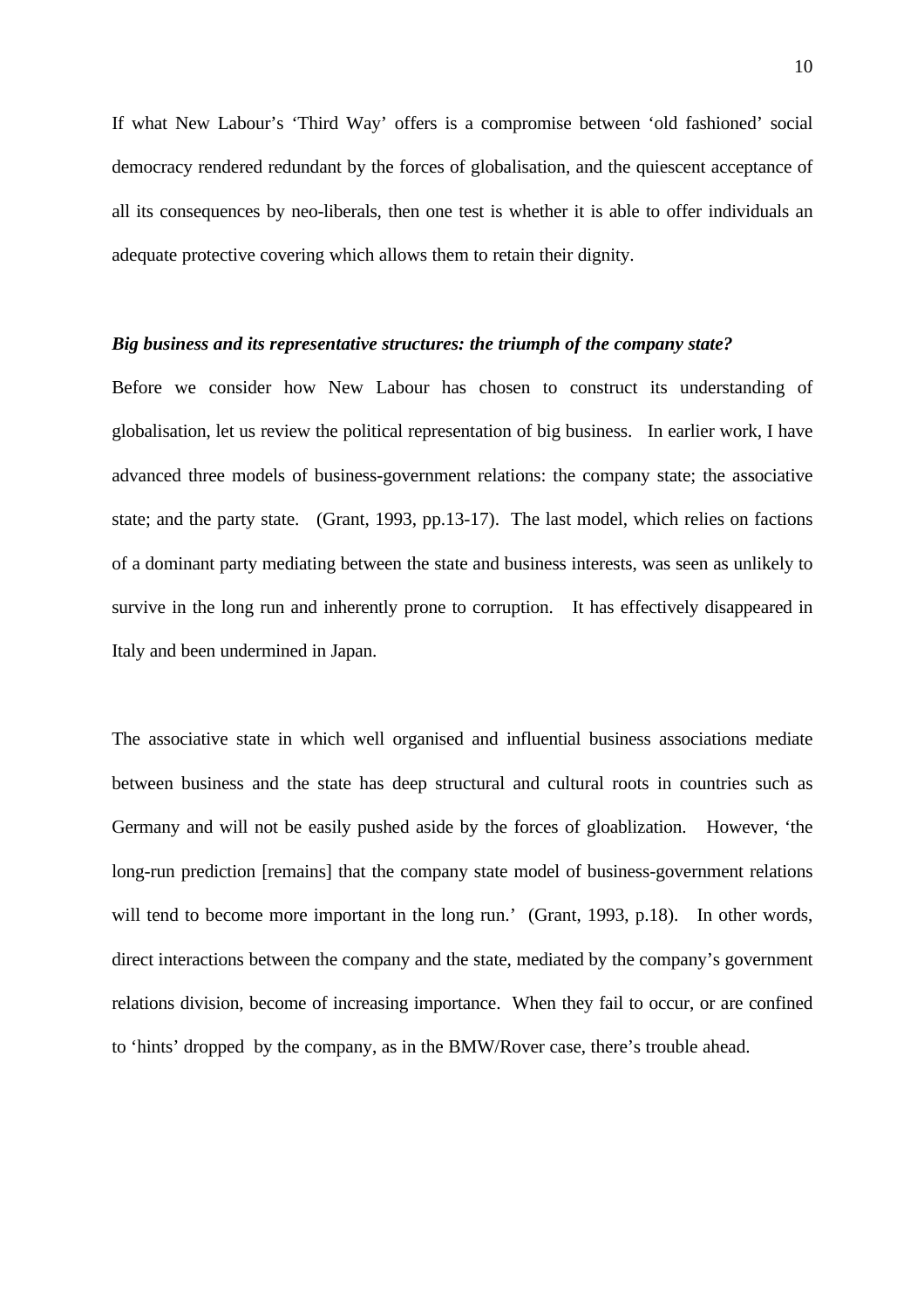What is evident is that trade associations are facing increasing difficulties both at the European and the national level. At the EU level, direct contacts between companies and the Commission have flourished, while in a number of key industries, federations of federations have been replaced (or at least complemented) by direct membership associations organising the leading firms. There is something of a crisis of the traditional trade association in Brussels. As Nauwelaerts (1999, p.22) has observed, 'globalisation and changing member expectations are hitting European trade associations hard.' As one government relations director interviewed by the writer in Brussels in 1999 commented, 'The classic business associations [that] have been in Brussels for thirty years now face a challenge just as traditional political parties face a challenge from the organisations of civil society.'

At the national level associations in mature industries are faced with the loss of members through closures or mergers. The merged company may be controlled from outside Britain. The international headquarters may be unwilling to pay national trade associations subscriptions; the local subsidiary may be willing to do so, but have no budget line it can use. The stripping out of middle management levels in companies means that there are fewer staff available to serve on association committees. Matters are not easier, however, in high tech industries. Small start-up firms may be difficult to recruit and retain and, in any case, their subscriptions may not meet the cost of the services they require. Increasingly, the role of associations is to provide services at a fee, but in doing so they face commercial competitors who may be able to offer a better price-quality mix. The one special good they may be able to offer their members is a 'quality kitemark', although even this may be open to challenge under competition law. The importance attached by the CBI to the Trade Association Forum suggests a commitment to tackling the problems of trade associations which has often been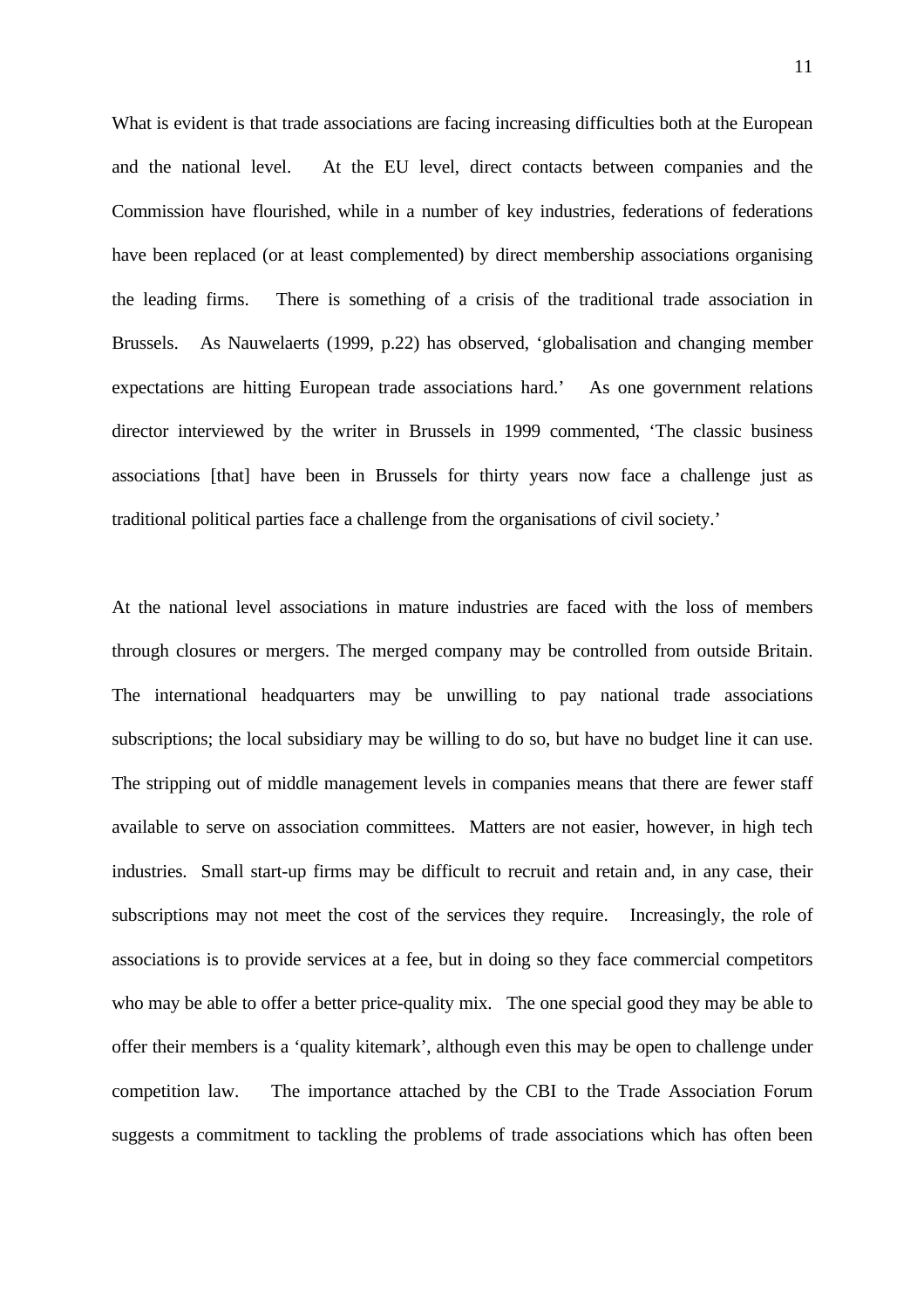absent in the past. It seems that one remedy the CBI is recommending is that of mergers of associations, a subject on which it has sponsored a report.

The Confederation of British Industry (CBI) has emerged from the long darkness of the Thatcher and Major years a much smaller organisation in terms of staff. They can now all be fitted into two floors of Centre Point (admittedly largely in open plan, IT oriented offices). The organisation still faces the problem of 'stifling breadth', treading a difficult course between offering political leadership to business and offending its members who have been willing at various points in its history to exercise the option of 'exit with voice'. Its hesitancies over the Euro illustrate this problem well.

Although the CBI is proud to have recently recruited 'lastminute.com', its heartland is really in the 'old economy' rather than the 'new economy' of dot com companies. It is to the CBI that the companies of Britain's shrinking manufacturing base turn as they struggle to succeed in the context of a 'strong' (overvalued) pound.

The appointment of a director general from the membership (Digby Jones, the former chair of the West Midlands region), while creating a certain frisson at Centre Point, may reassure the membership that the CBI is still responsive to their concerns.

The CBI has entered the sunlit uplands again with the election of the Blair Government. The outgoing president commented, 'the working relationship between this government and the CBI is "probably closer than at any time in the last 25 years" - certainly closer than under the Thatcher or Major governments.' (*Financial Times,* 10 July 2000). Consultation is close, frequent and intense. Concessions are often given, if less frequently publicised.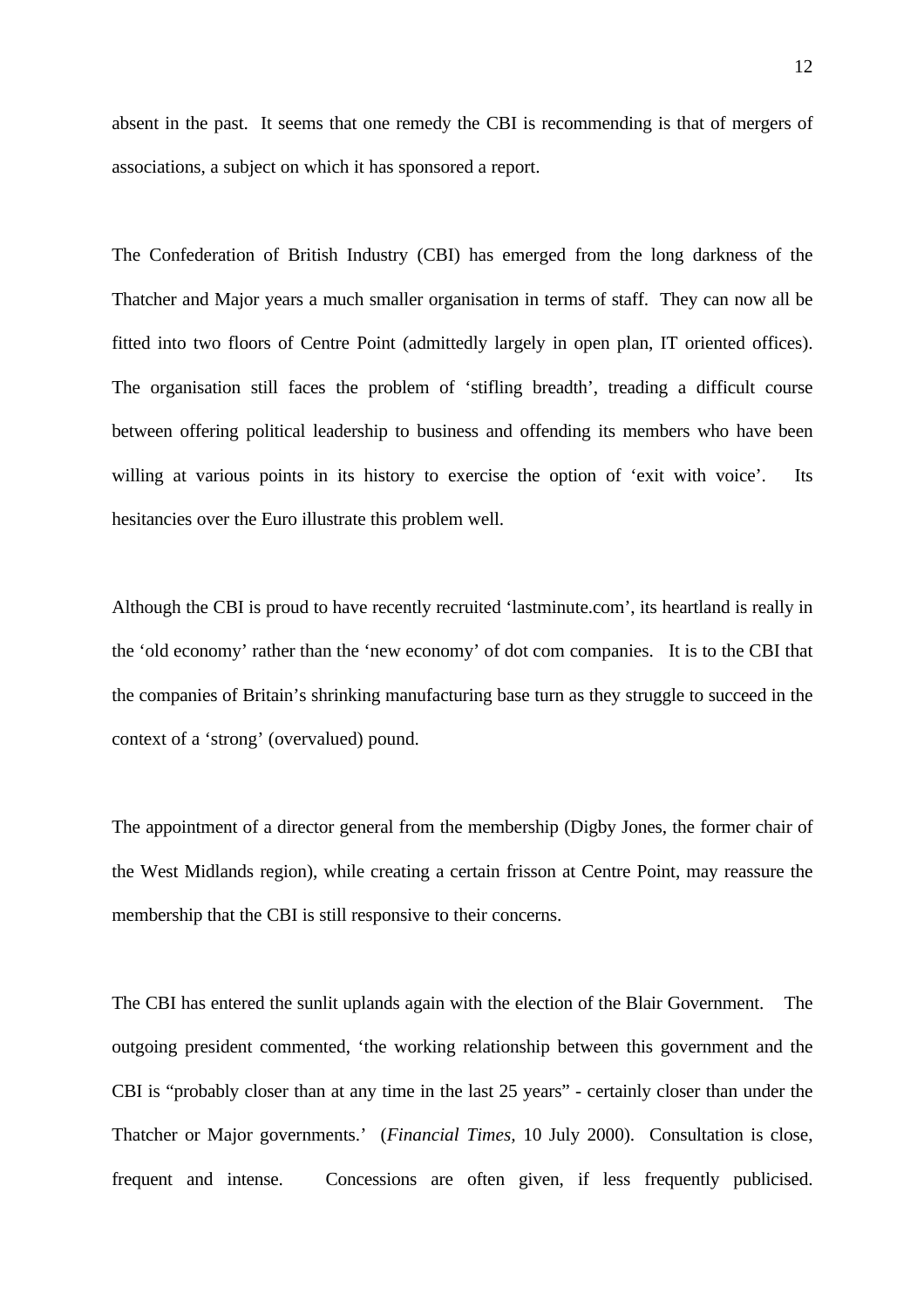Nevertheless, the CBI faces a dilemma in terms of the declining ability of government to deliver what its members want. As the director-general commented in a recent speech at Centre Point, 'The paradigm has fundamentally changed in the western democracies as we enter the 21st century. The power of politicians is waning.'

#### *The Blair approach to globalisation*

The Blair Government's general perspective is to see globalisation as a challenge and an opportunity rather than a threat. Globalisation was a useful device that could be deployed as part of the process of converting 'old' into 'new' Labour. It made it possible to argue that any government's room for manoeuvre was limited and that powerful international financial markets demand a market based philosophy. As Hay and Watson argue (1999, p.155), 'It is the discursive construction of globalization, rather than globalization *per se* which is driving political change in contemporary Britain ... globalization acts as a convenient *post hoc* rationalization for a logic of tax cutting which the Labour Party had already internalized.'

Blair's analysis of globalisation started from the belief that:

The determining context of economic policy is the new global market. That imposes huge limitations of a practical nature ... on macroeconomic policies (*Financial Times,* 22 May 1995)

Given that Blair apparently views globalisation as both a normative and an empirical imperative, what is there left for government to do in the sphere of economic policy? The prime minister elaborated his own views of what he saw as the three key tasks for 'centre-left' governments in his meeting with President Clinton in February 1998:

One was that, as a result of globalization, it was essential that domestic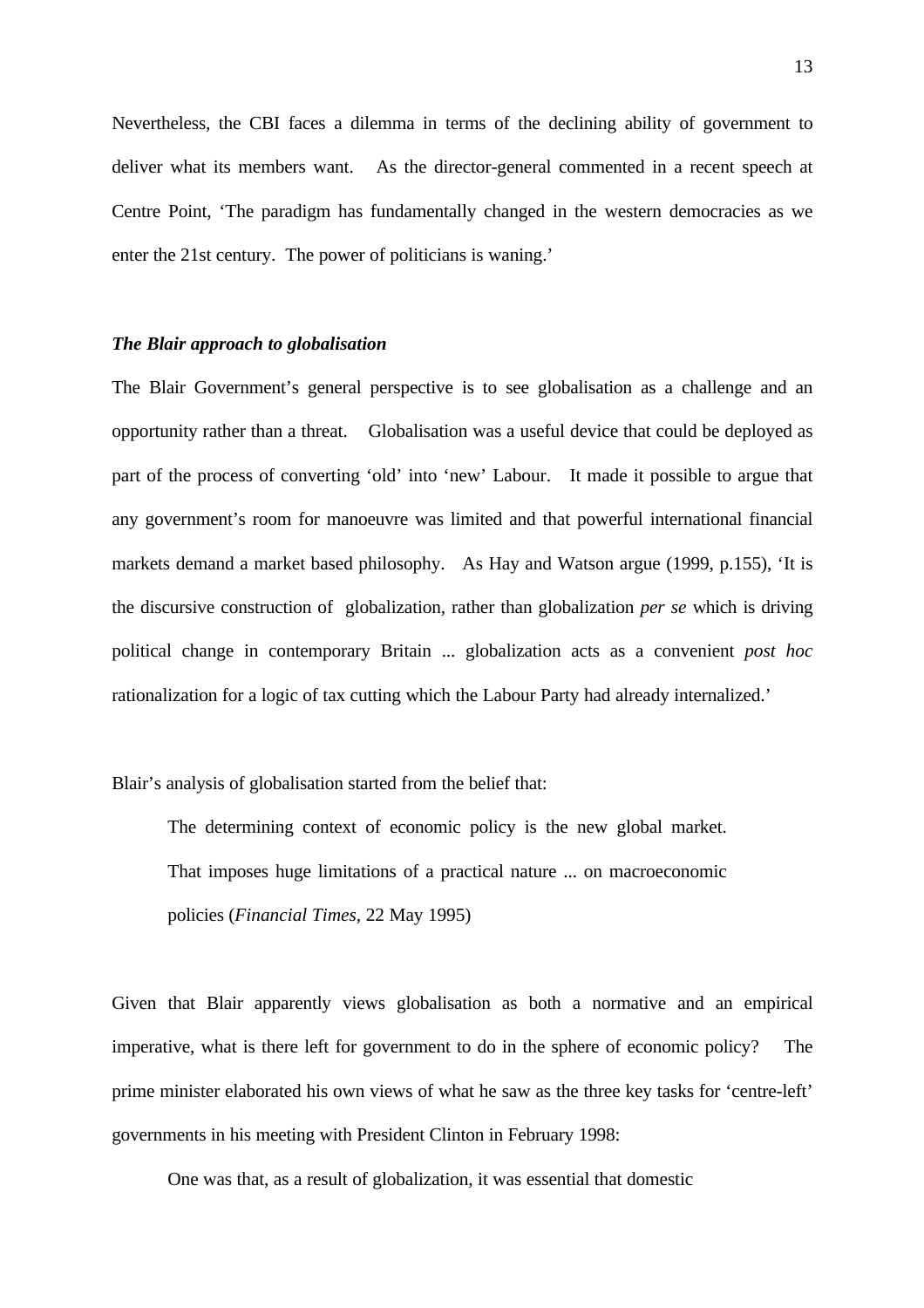governments held to fiscal and monetary prudence. Second, that there was a role for government, but that was not in extensive economic regulation but in empowerment with the equipment of the individual to make the markets operate better. Thirdly, that we have to construct a tax and benefit system which was sound and helped to make work pay. (Senior British Official, 1998, p.1).

None of these statements would be objectionable to a person holding a social market stance. It is interesting how Blair uses the phrase 'really successful businessman' as an accolade of high praise and how he has been keen to associate himself with entrepreneurs. Much of this has to do with the personal values of the prime minister rather than with globalisation which offers a convenient justification for a stance he might well take in any case. 'One of the most striking traits of Tony Blair is his reverence for big companies. His empathy with professional managers - especially the quasi-American model which throngs the CBI - is infinitely greater than any fraternal bond with trade unionists.' (*Financial Times,* 4 February 1998). 'Although concerned at the rhetorical level with the promotion of social justice ... "New" Labour is principally concerned with strengthening the power of capital ... Blair's designated image for his Labour Party is that it is a party for and of business'. (Herffernan, 2000, p.73).

Even if there was no globalisation, Tony Blair would be predisposed to the company state. He made it clear before he was elected that he wanted to have a closer relationship with business:

People don't even question for a moment that the Democrats are a probusiness party. They should not be asking that question about New Labour. New Labour is pro-business, pro-enterprise and we believe that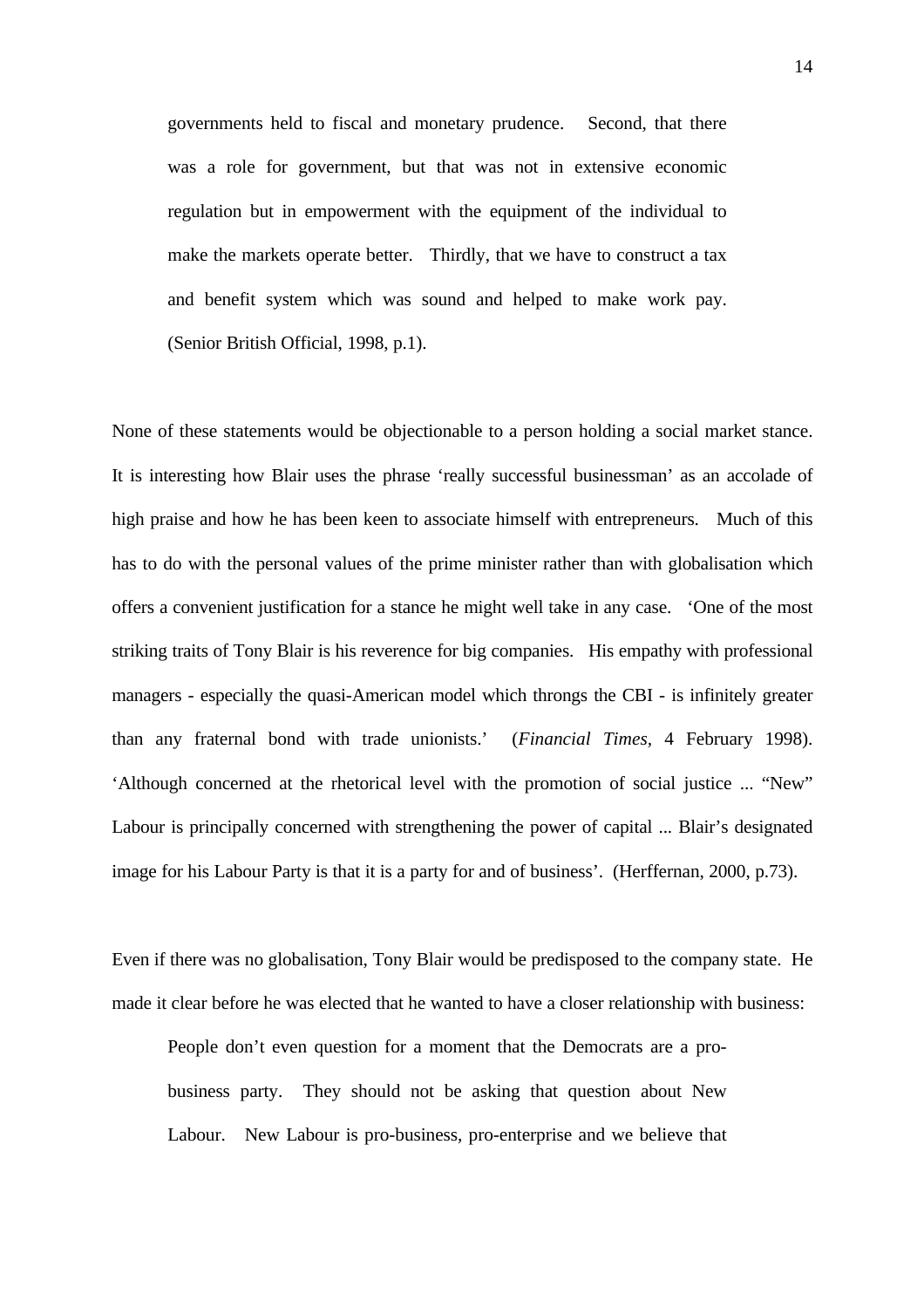there is nothing inconsistent between that and a just and decent society.

(*Financial Times,* 16 January 1997).

Even as concerns have been raised about the erosion of Labour support in the 'heartlands' (or among 'core' voters in marginal seats), Tony Blair has stuck to his belief in a close working relationship with business:

' ... sometimes people want me to adopt old-fashioned rhetoric. Well, I won't. I will say nothing other than what I believe, which is that I'm delighted that we have business people and entrepreneurs who can today support the Labour party. And I never ever want to see that situation change again.' (*Financial Times,*16 March 2000).

Rhetoric is, of course, cheap but it has been matched by the Government's actions in the sphere of economic policy. Immediately after the election it was decided to give the Bank of England's monetary policy committee control over the setting of interest rates. A key policy lever was thus transferred away from the government to a setting more amenable to global economic forces. It is believed that monetary policy needs to be insulated from political influence in a global economy. Interestingly, John Major was against such a move on democratic grounds, believing that the person setting interest rates should be directly accountable to Parliament. However, the imperative for the Blair Government was to establish credibility with the markets.

On the fiscal front, the government's policies have been marked by prudence. New Labour pledged that it would adhere to the spending commitments of its Conservative predecessors for the first two years in office. The Chancellor used his first budget to announce a deficit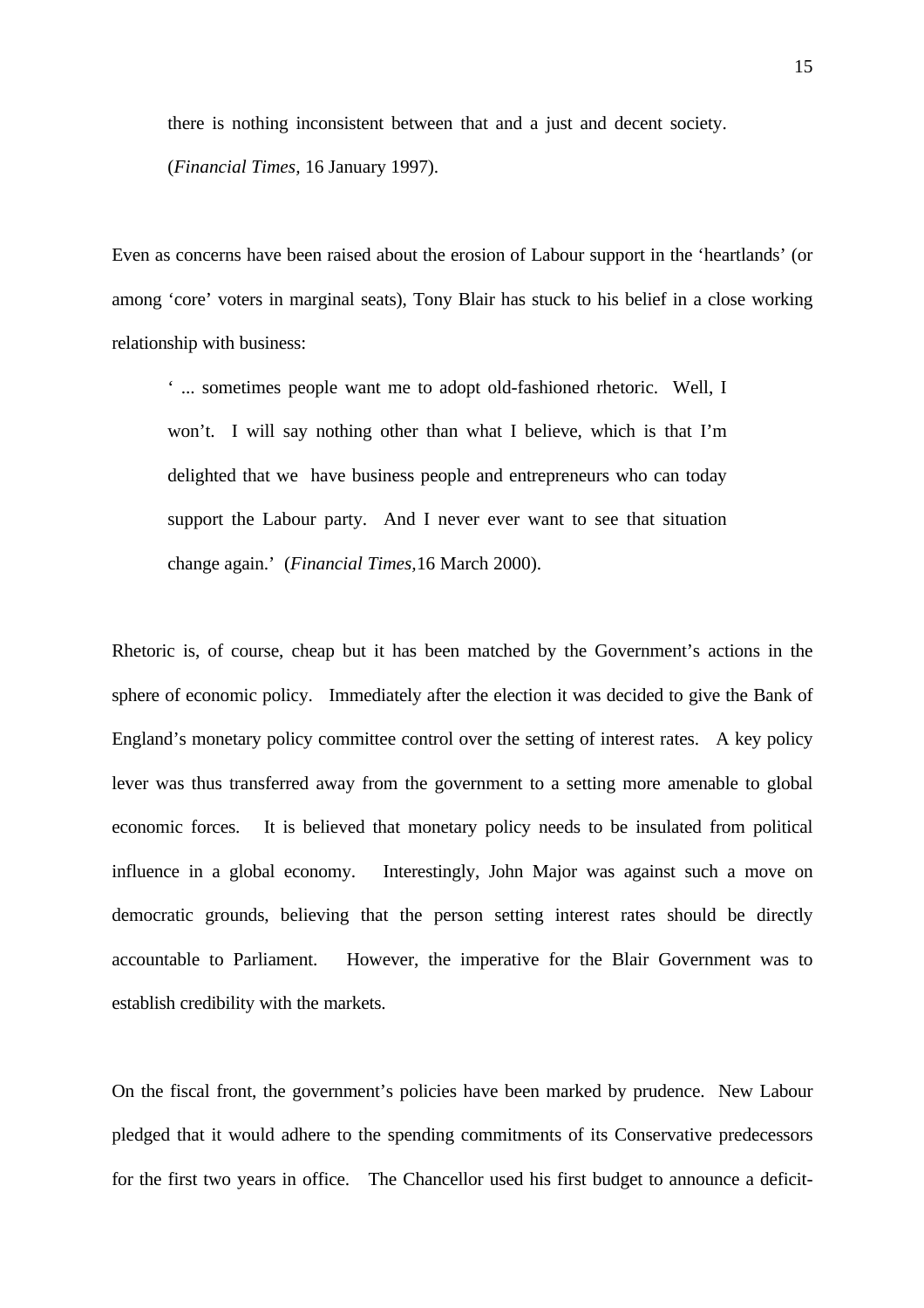reduction plan. 'Reminiscent of the first Thatcher Government's medium-term financial strategy ... the new Labour Government has instituted the first overtly "rules-based" policy in Britain since the Thatcher Government ended its monetary targeting experiment in the early 1980s.' (Hay and Watson, 1999, p.159-60).

The government has specified two key rules that in accordance with the principles of the new fiscal framework seek to avoid a rise in the burden of public debt. The 'golden' rule requires that over the economic cycle, the government will borrow only to invest and not to fund current spending. The government will meet the golden rule if, on average over a complete economic cycle, the current budget is in balance or surplus. The sustainable investment rule requires that public sector net debt as a proportion of GDP will be held over the economic cycle at a stable and prudent level. The government believes that, other things being equal, a modest reduction in net public sector debt to below 40% of GDP over the economic cycle is desirable.

The Chancellor has thus relinquished his control of monetary policy (although government still sets the inflation target) and constrained his autonomy in relation to fiscal policy. There are those who argue that these constraints should be even tighter, but most analysts would regard the conduct of fiscal policy as prudent. As Hay and Watson comment (1999, p.158), 'The actions of New Labour in power point to the realization of the tendential depoliticization of macroeconomic policy implicit in its neo-liberal rhetoric.' Whether the rhetoric is actually neo-liberal might be disputed, but it is certainly consistent with a social market stance. As Skidelsky notes (1999, p.287), 'The economic policy model suggested by the [social market approach] is one that combines a rule-based macroeconomic policy ... with the promotion of flexible product and labour markets, and targeted investment in human capital.' Such an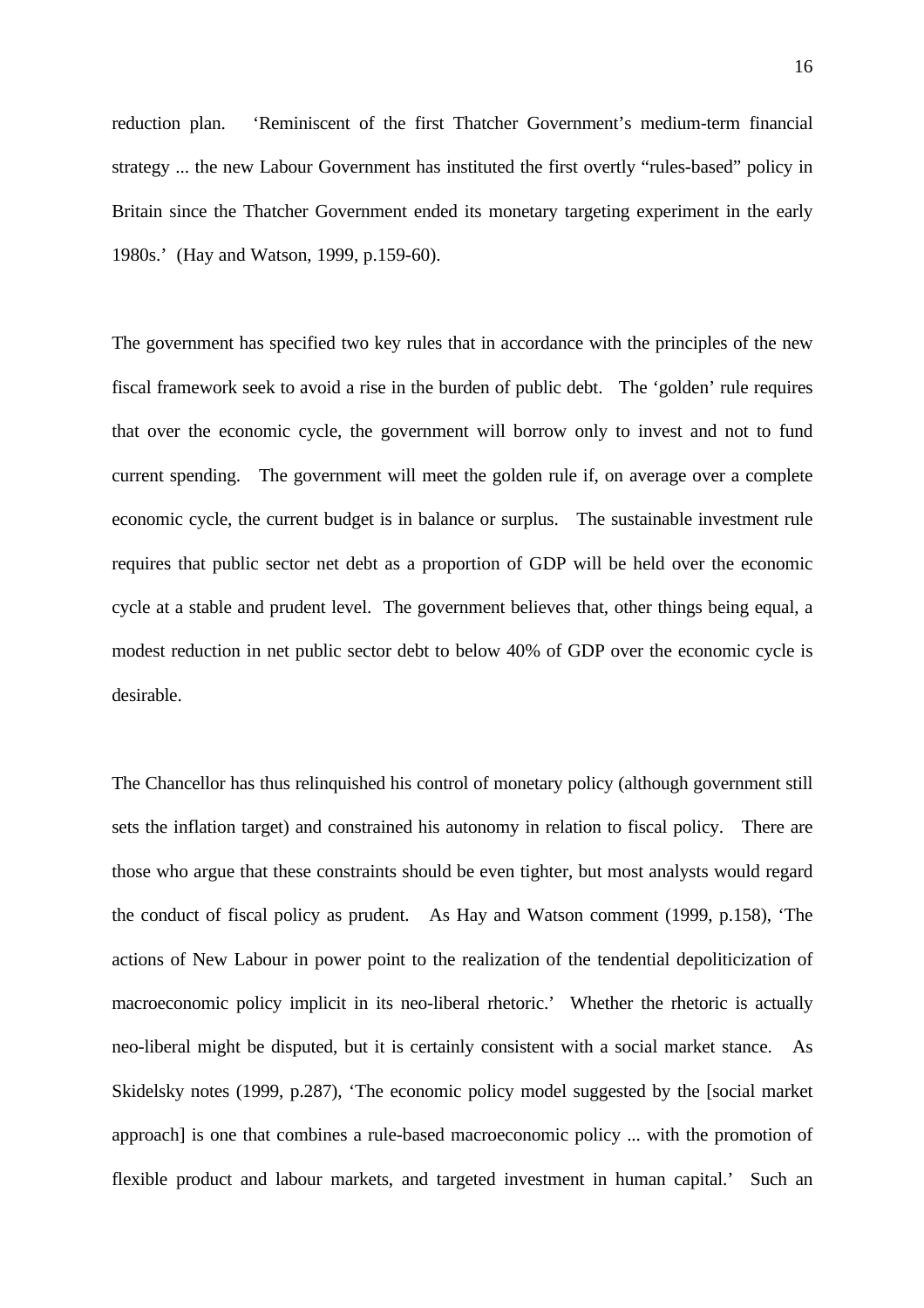approach certainly implies a measure of depoliticisation of economic policy, a theme that will be returned to in the conclusion.

# *Happy days are here again?*

For a big business person, the return of the Blair Government should have been a glad morning indeed. Britain had a government which many of them regarded as centre-right, despite its styling itself as centre-left. As one chief executive put it, 'Businesses support centre-right policies. This [Labour government] is a centre-right government.' *(Financial Times,* 8 November 1997). More recently, Digby Jones, the new CBI director-general has said that 'he shared the same "centre-right" political ground with the government.' (*Financial Times,* 17 November 1999). Indeed, it was argued that it was the most pro-big business government that Britain had ever had. The Government has shown itself willing to make concessions to business on a wide range of issues from the union recognition law to climate change reduction taxes (although there has been some business disappointment about the outcome in that area).

This does not mean, however, that the relationship has been entirely free of tensions. Leaving aside the question of the high value of pound and membership of the Euro, where business itself cannot decide what is in its best interests, there are two main areas of tension. One arises from the suspicion that the government is prone to 'regulation by stealth'. The other arises from conflicts between non-economic areas of government policy and the objectives of business. By the time of the budget in March 2000 there were signs of a more general worsening of the relationship between government and business.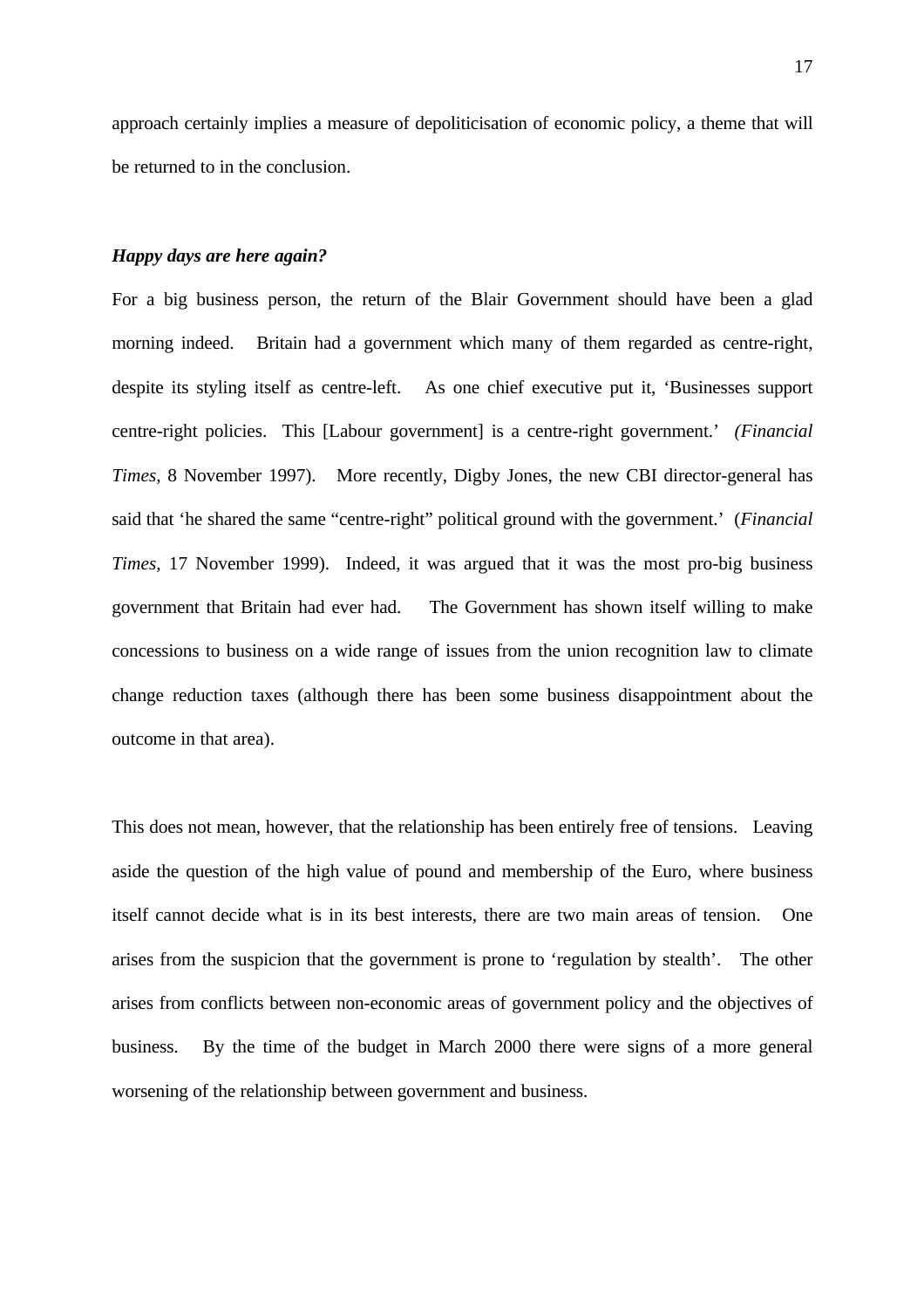Despite the 1980s being hailed as the era of deregulation, in practice it was often a period of reregulation. All modern governments face pressures to 'do something' about problems in society. There is thus 'a tendency for statism and bureaucracy to creep back "pragmatically", in response to particular "shocks" liable to provoke the hysteria of the media and as a consequence a public demand that "something be done"'. (Skidelsky, 1999, p.280). 'Tough new measures' are then announced which increase the regulatory burden.

One may put this more formally in the following terms. Risk averseness varies across individuals in society. However, those who are particularly risk averse (for example, on food safety issues) are likely to combine with others in pressure groups to secure a desired reduction of risk. Given that concentrated pressures tend to outweigh diffuse preferences, government's line of least resistance is to respond positively to demands for more regulation. This is particularly attractive given that regulation generally places a relatively low burden on the public finances compared to other measures and may even generate revenue. The costs of compliance are borne by the regulated and are generally not very visible and easy to calculate. Thus one ends up with an outcome which is more risk restraining than would be the outcome of the simple aggregation of individual preferences. There may be a net welfare loss if one believes that a successful and thriving society requires some relatively unrestrained risk takers.

This propensity to regulate is reinforced by an emphasis on its virtues in some of the Third Way literature. Giddens (1998, p.20) has argued that what he terms 'the new mixed economy' refers 'to a balance between regulation and deregulation; and between the economic and the non-economic in the life of the society.' If one looks at the grounds for regulation that he sets out they are potentially very extensive. Moreover, Wolf has argued (1999) that the indirect exercise of state power through regulation may actually enhance the efficiency of the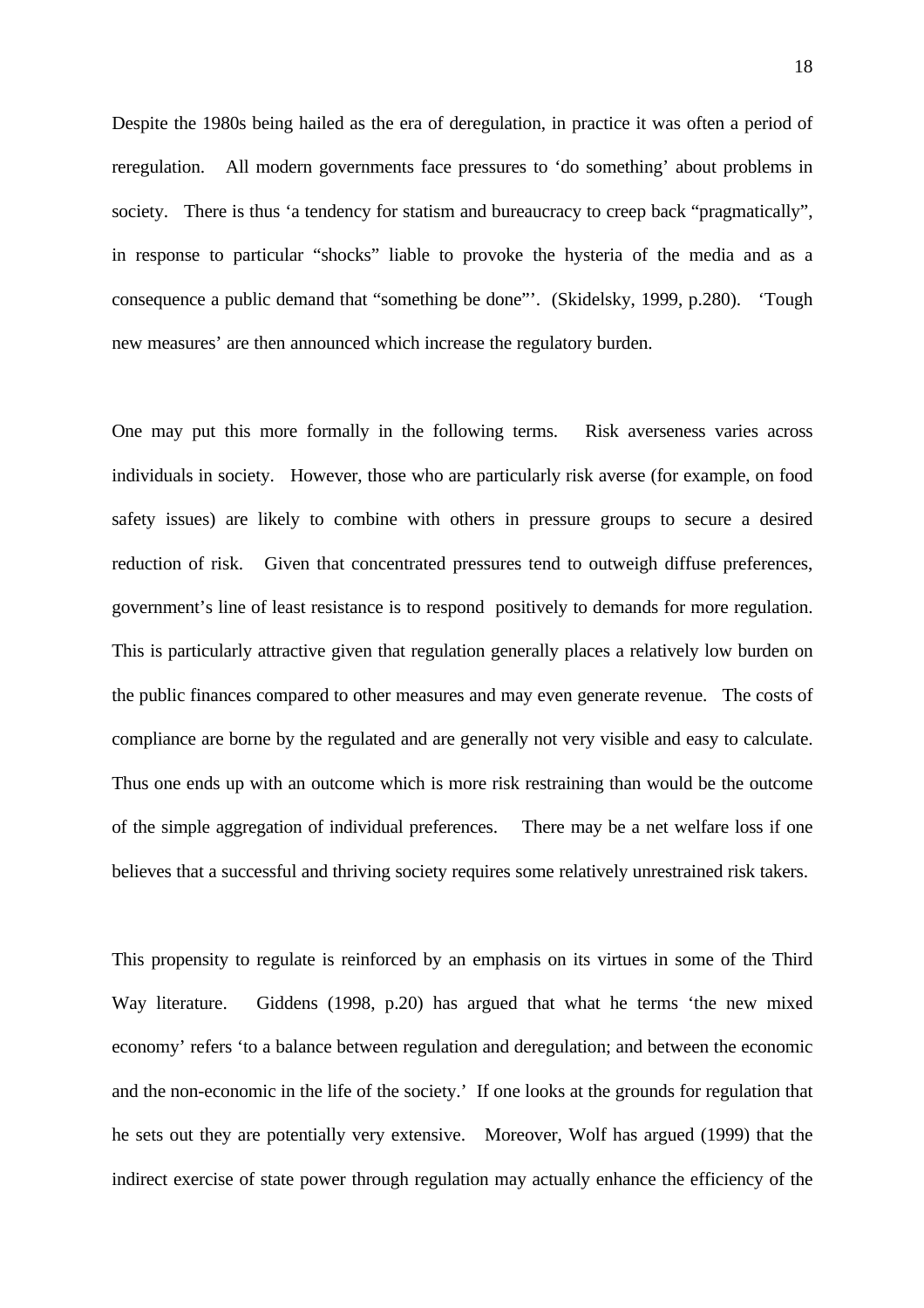control exercised by the core state. The regulatory temptation is thus an attractive one for government.

By the time of its 1999 conference the CBI was complaining publicly about the 'crippling burden' of regulation. The CBI president, Sir Clive Thompson, listed twenty-two laws and regulations ranging from working time regulations to the Data Protection Act that had contributed to higher business costs and lower flexibility. (*Financial Times,* 2 November 1999). One might dismiss this as typical business rhetoric about government 'interference', but it does represent a real underlying concern.

The government has to address audiences other than business and some of the policies it has developed have brought it into conflict with business interests. The prime example was the 'rip off Britain' campaign which claimed that British consumers were having to pay more for goods and services than their counterparts in other countries. Retailers who have taken the brunt of the campaign were particularly aggrieved claiming that 'It does look a bit like old fashioned business bashing.' *(Financial Times,* 28 September 1999). Following pressure from the CBI, and some criticism from ministers outside the Department of Trade and Industry, it was made known in October 1999 that the campaign would be toned down.

At around the same time the government was involved in a public row with leading pharmaceutical companies over the decision by the National Institute for Clinical Excellence (NICE) to ban the new flu treatment Relenza from the NHS. If better value for money is to be delivered in the NHS, a central government objective, one way of doing that is controlling drug costs. However, pharmaceuticals is a research intensive industry and the companies would argue that they need to recover their investment. From their perspective, 'The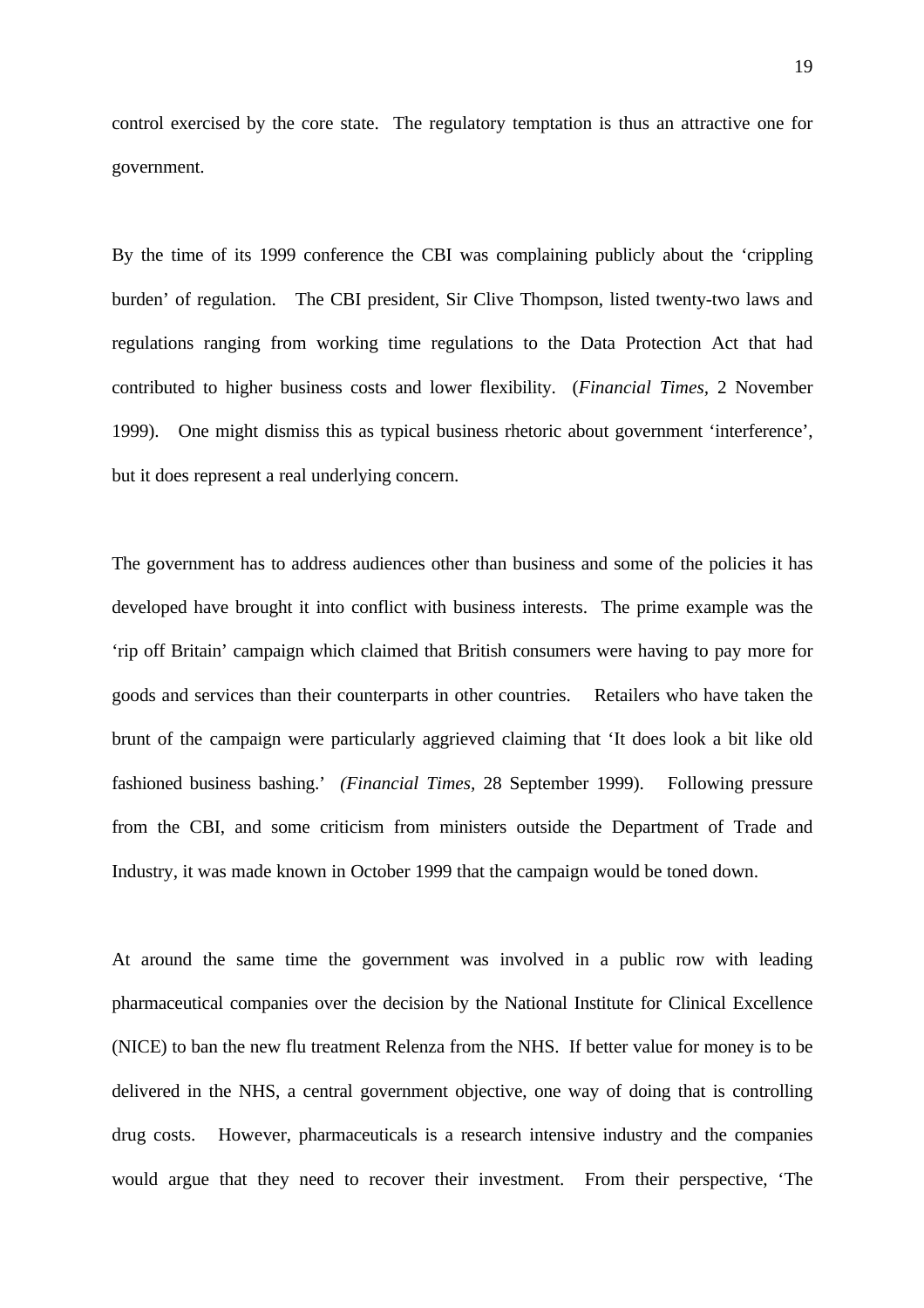emergence of NICE as a new obstacle to market entry serves to wipe out, at a stroke, a key element of the UK's competitive advantage in the global pharmaceutical industry.' The open letter sent to the Prime Minister by the British Pharma Group representing the (then) three British-based multinational pharmaceutical companies bluntly stated that the Relenza decision 'has potentially devastating consequences for the future of the British-based pharmaceutical industry.' (*Financial Times,* 6 October 1999). The government response was to dismiss this row as a little local difficulty. A DTI adviser commented:

... this is a very specific issue. It is not about the relationship between government and business more generally. That relationship is good, especially compared to previous Labour governments, and with the Tories. (*Financial Times,* 7 October 1999).

Nevertheless, there were increasing signs that the political honeymoon between government and business was coming to an end. The new director-general of the CBI set out a policy programme in January 2000 which indicated a more combative approach to government compared with that of his predecessor, the emollient Adair Turner who had built up a close relationship with ministers. Unlike his predecessors, both of whom had a connection with the management consultants McKinsey, Digby Jones was a businessman with a reputation as a corporate dealmaker who had served as chair of the CBI's Midlands region. He listed demonstrating independence from government as one of his main priorities. 'I don't believe that the perception that we have been too close to government is something that CBI members want. I don't want to be cosy with government.' (*Financial Times,* 29 March 2000). Personalities can matter as well as structures.

# *Business and the Blair Government in conflict*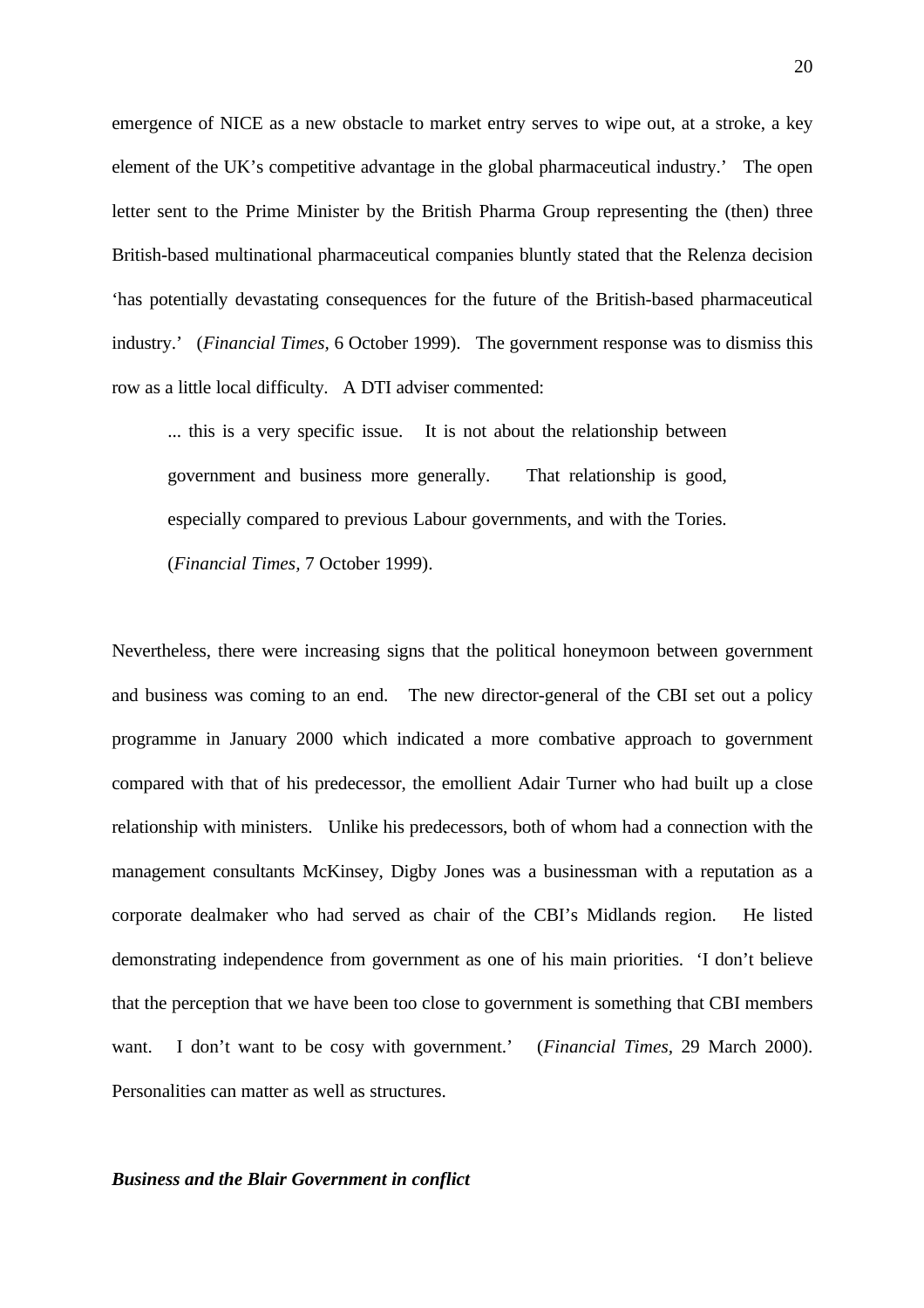The Chancellor's 2000 budget, although widely seen as a political success, was preceived by business as too oriented towards winning the next election by meeting the concerns of Labour's core supporters (and those of 'middle England'). There was concern about the reemergence of 'old Labour' tendencies as ministers sought to placate party factions. Business circles saw the government as having turned away from business. There was particular disappointment at the small additional sum allocated to transport infrastructure which is a particular concern of the CBI. The CBI's director-general commented, 'I would not call this the Budget for business that we were hoping for.'

*(Financial Times,* 22 March 2000). The *Financial Times* concluded, 'business leaders are rapidly losing trust in ministers who were regarded as a welcome change from their discredited Conservative predecessors.'

On 29 March the *Financial Times* ran a headline story, Honeymoon over, business leaders warn Labour.' The director general of the increasingly influential British Chambers of Commerce stated:

I think business attitudes may well have reached a watershed. There is growing disllusionment with this government's pro-business credibility. There is a growing feeling that they are not hearing us. They listen, but they do not hear. (*Financial Times,* 29 March 2000).

The Government's response showed some of the uncertainity and confusion that came to characterise its performance on the following months. On the one hand, there was an immediate (and probably coincidental) announcement of a Business Coordination Unit in the Privy Council Office, run by a senior civil servant with the leader of the house (and former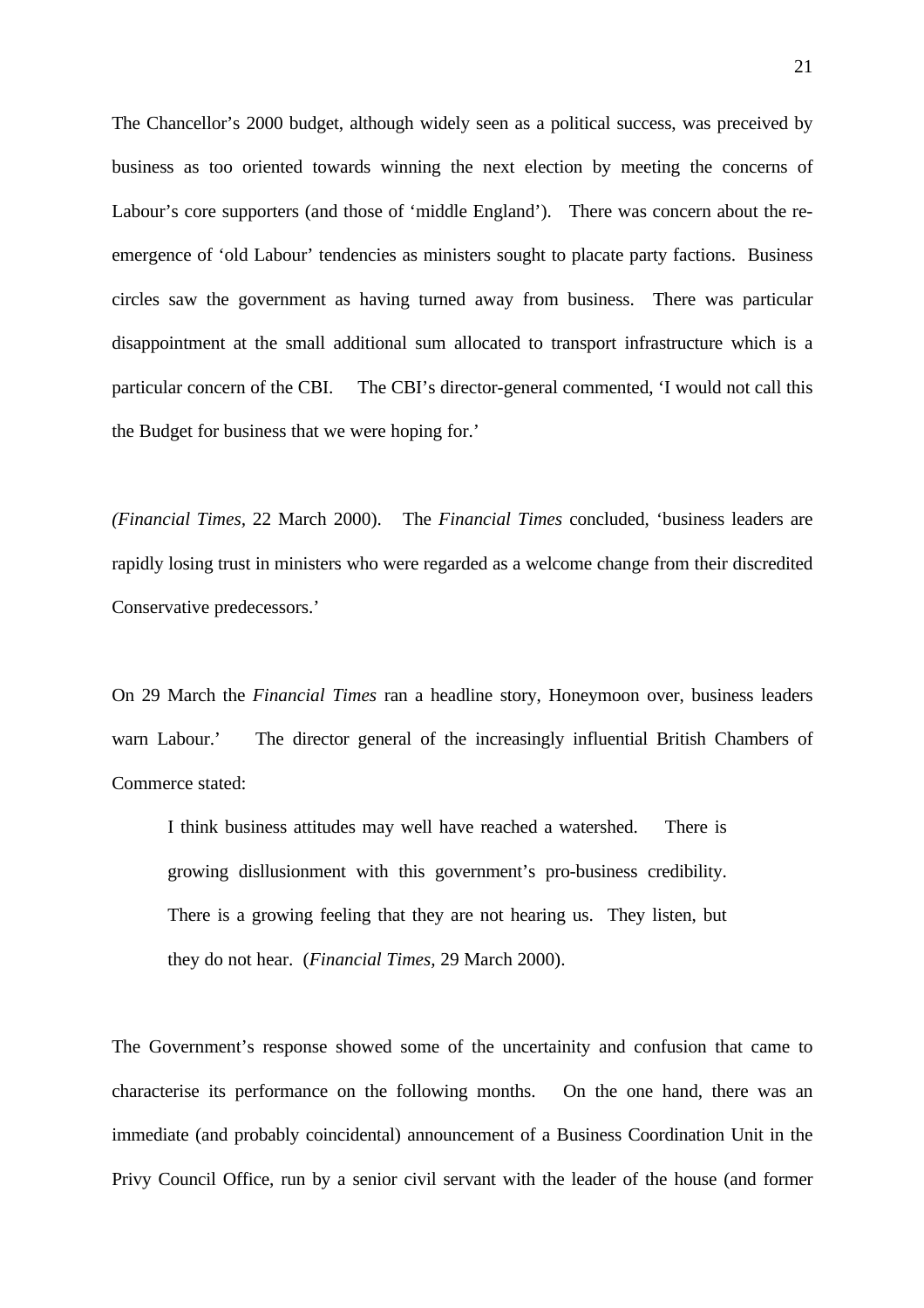DTI minister) Margaret Beckett in charge. The task of the unit was to coordinate shop floor visits and improve lines of communication with industrial leaders.

However, there was also an insistence that there was not really a problem, or if there was one, it was to do with individuals such as Digby Jones and Chris Humphries who found themselves the subject of attention from the spin doctors. There was a view in government circles that, while small businesses might be electorally quite significant, winning the support of big business was less important now that Gordon Brown had established New Labour's credentials for fiscal stability. There was thus an inclination to play hard ball. In the run up to the CBI conference at which Tony Blair was scheduled to speak, a quote from a 'senior government member' appeared more than once in the press: 'There is a feeling that business is behaving increasingly like any other pressure group. Well, if that is how they want to play it, that is how they will be treated.' (*Financial Times,* 18 May 2000).

The Blair speech was trailed as a shot across business's bows. The *Financial Times*, used by both sides to put their case, carried a front page story 'Blair to warn business on its influence.' (*Financial Times,* 16 May 2000). 'Tony Blair will signal to business leaders tonight that the government has broader priorities than appeasing its growing ranks of critics in the business community.' However, the warning signal never came. The speech 'veered between apology and defiance.' (*Financial Times,* 18 May 2000). The most plausible interpretation is that a decision was taken a few hours before the dinner to tone down the speech so as not to raise the temperature.

Other events, however, served to raise it. Just before the March budget, Tony Blair held one of his occasional meetings with the Multinational Chairmen's Group, one of the less well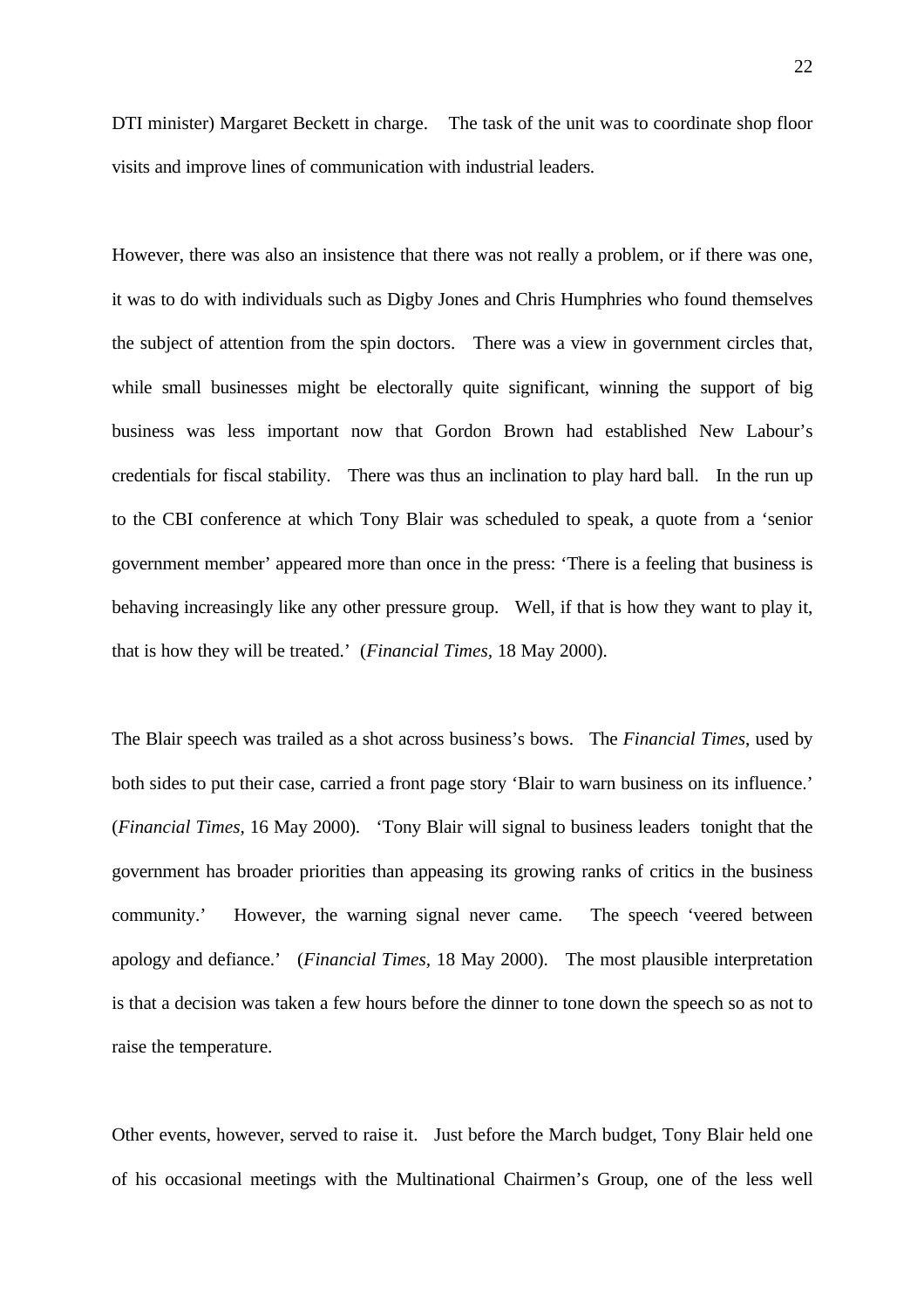known but most influential groups within British business politics (it meets under the auspices of the CBI). They were reassured by what they heard. When the budget was delivered, it included a bombshell for multinational companies. Multinationals minimise their tax bills on profits repatriated by countries with low tax rates by 'mixing' them with profits from higher tax countries to low the amount due to the British tax authorities. The Chancellor announced that he was going to outlaw mixing and in future a British tax rate of 30% would apply. Estimates of the cost to multinationals varied widely, but the figure was probably in the billions rather than the £300 million projection of the Inland Revenue.

Some of the initial estimates were, nevertheless, exaggerated and irritated the Treasury. The professional services and accounting firm, PwC, was particularly vociferous in its complaints. The Chancellor went on *Breakfast with Frost* to attack the leader of the PwC campaign personally, pointing out that he had once advised the disgraced Conservative minister, Neil Hamilton. The result was a new low in relations between business and the Treasury with business people attacking named Treasury officials and praising others and the Treasury, who had felt left out of the loop by ministers, attacking political appointees who were felt to lack political judgement. The CBI sought to mediate with Digby Jones having a long meeting with Tony Blair to find a solution which would not lead to the impression that the Chancellor was being overruled by the Prime Minister or forced to back down by multinational companies. The only concession the Government would offer was a nine month delay which left business leaders deeply disappointed.

Further difficulties were caused by the Regulation of Investigatory Powers Bill which gives the security services the right to intercept E mails. Business criticisms of the cost of implementation alarmed Downing Street and they offered a contribution of £20 million. This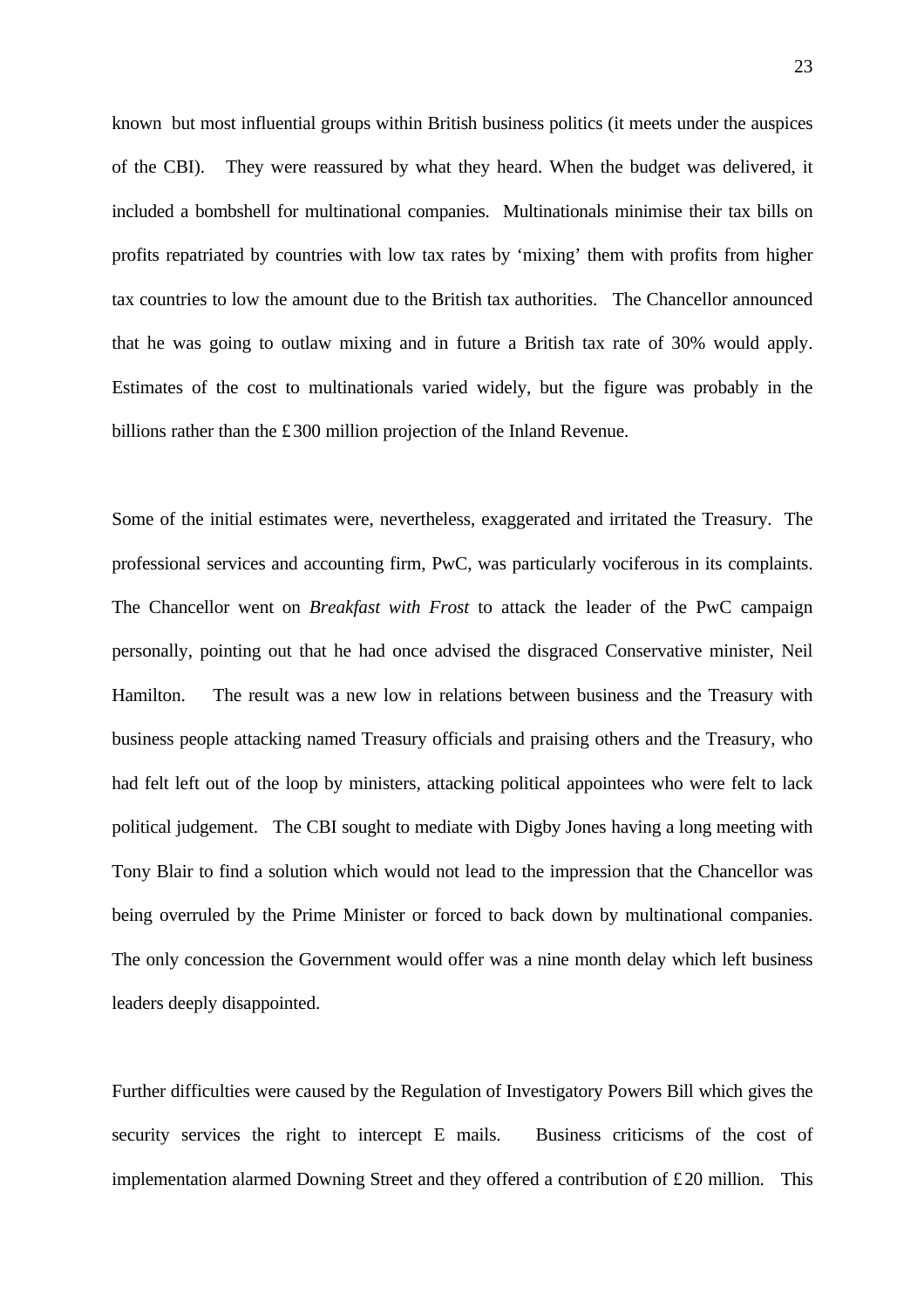was not enough to save the Government from defeat in the House of Lords which voted for 'fair' compensation in July 2000.

One other area of tension deserves mention. The Scottish Parliament and the Welsh Assembly and their executives are perceived as less 'business friendly' than London based institutions. Fewer than a dozen of Scotland's 129 MSPs have business backgrounds with most of the members being former councillors, trade unionists and public sector workers. This is a particular concern in Edinburgh because of its importance as a financial centre. The decoupling of Scottish business rates from those elsewhere in Britain upset business interests. In June 2000 five organisations formed a new structure to lobby ministers jointly on behalf of business (CBI Scotland; the Institute of Directors in Scotland; Scottish Chambers of Commerce; Scottish Council Development and Industry; and Scottish Financial Enterprise). Devolved government makes it more difficult for Tony Blair to deliver on his pledges to business.

# *Conclusions*

The principal conclusion of this paper is that the Labour Government's understanding of globalisation is constructed in the mind of Tony Blair (and other key actors such as Anthony Giddens). If there is no G, Tony would still be well disposed to BB (big business). His overall stance was succinctly stated in a speech to American financiers (who else?) in New York in 1998. After he had expressed his delight at appearing in front of such a 'distinguished group of people' in a 'great city' he stated:

... the new Labour Government attaches enormous importance to its relations with business both here and in the UK and abroad. The importance we attach not just to developing close links with British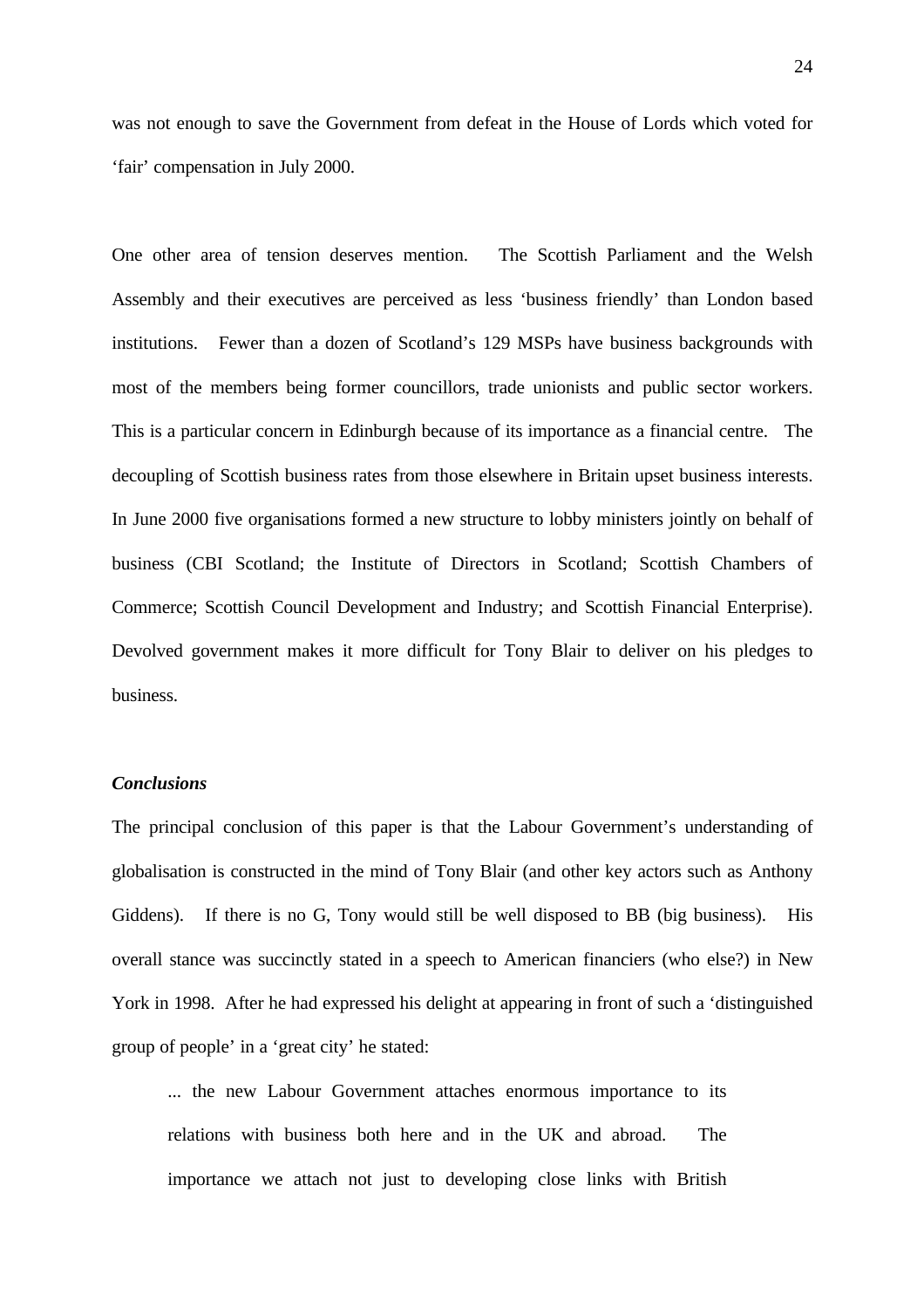business but also with business abroad is demonstrated by the degree with which we want to go out and have a proper dialogue with business and *be the natural party of business. (writer's italics).* We believe that is what we should be. The days when business and government had a difficult relationship are largely over, but we want to build now a relationship for the long term that really works. (10 Downing Street Newsroom, 14 April 1998).

One could commend the political realism of this stance in an era of globalisation and the company state. One could also say that a variety of political responses to the phenomenon we know as 'globalisation' is possible. Business is a difficult client to satisfy and there are new signs of tension in its relationship with new Labour. Labour also has to be responsive to other clienteles, not least because it wants to be re-elected with a solid majority. Tensions between 'the politics of support' and the 'politics of power' start to arise (to use Andrew Gamble's terminology) and may even infect the key relationship between the prime minister and chancellor. Seeing how these tensions play out is almost as fascinating as watching a good football match.

Blair came close to confronting business in May 2000, but backed away. Instead there has been a renewed emphasis on offering concessions to business. An increasingly tarnished government cannot risk a major rift with business, having placed so much emphasis on the importance of its support. On the business side, there is likely to be a reluctance to sacrifice the new 'privileged' insider status. However, as Sir Clive Thompson commented when he stood down as CBI president: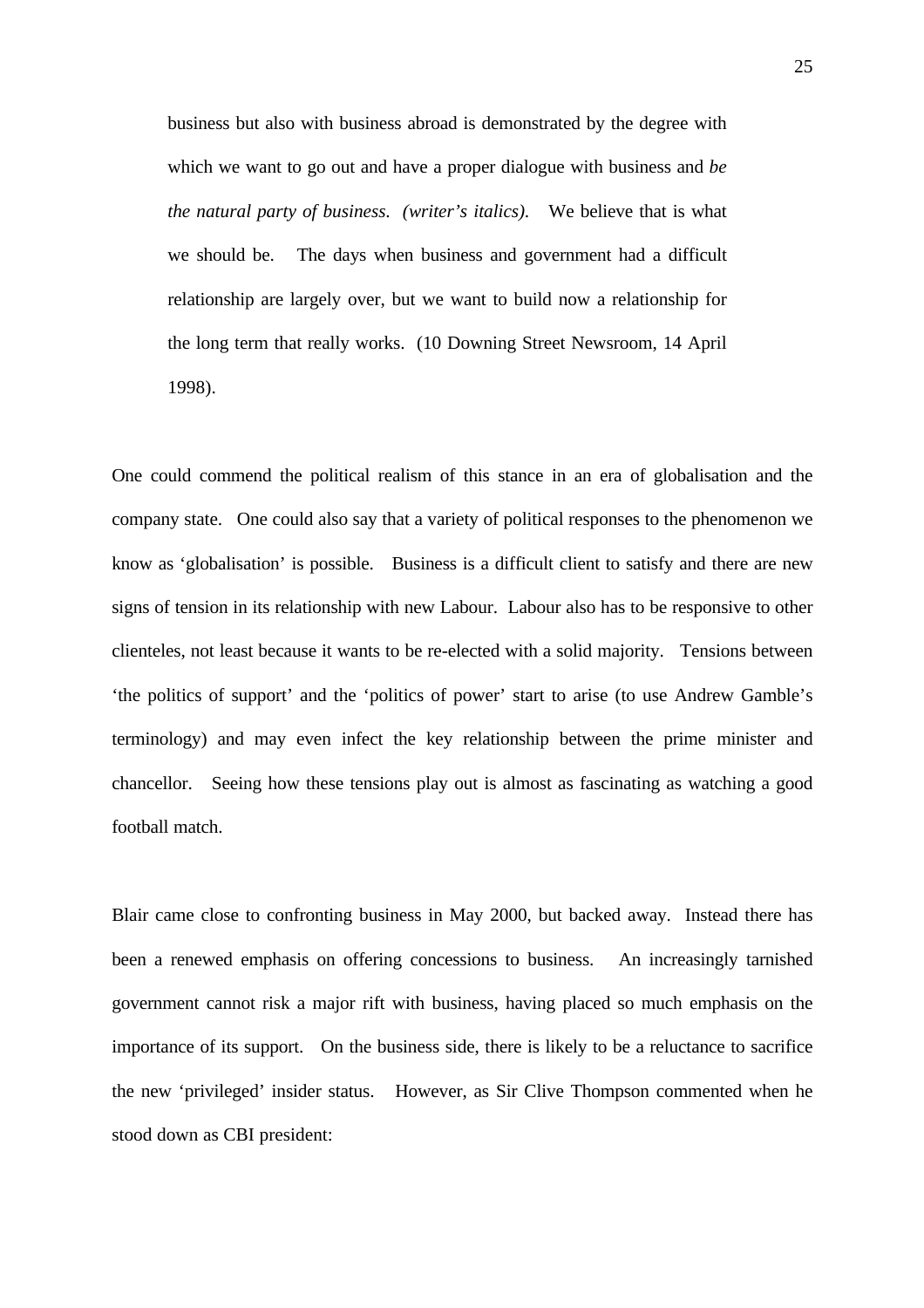The danger is being over-flattered by sitting around the table with Government and the CBI was flattered by the buzz of working with ministers. But that does not mean that you are fulfilling your duty to the membership. The membership is more interested in what the outcome is. It has been a wonderful experience but the question is how successful have we been and I think we had mixed success. (*The Independent,* 10 July 2000).

As far as least some business persons are concerned, the concessions the CBI has won on the minimum wage and the working time directive are outweighed by the legitimacy it has given to the new laws. However, there might be less concern about the regulatory burden if the pound was not so overvalued and the Government gave a clearer leader on the euro (although business is by no means united on this issue).

Some of the most important changes in structures and processes may take place at a transantional level. The Transatlantic Business Dialogue (part of the US-EU summit mechanism) is a significant new development which potentially increases the influence of chief executives of major companies based on either side of the Atlantic. It is the subject of research in progress with David Coen at London Business School.

It may be suggested that the trends outlined here are consistent with the depoliticisation thesis advanced by Peter Burnham. He draws attention to a 'new politics of restructuring in terms of the shift from *politicised* to *depoliticised* forms of state management of labour power and money'. (Burnham, 1999, p.38). He sees depoliticisation as a governing strategy in Britain taking three main forms: shift of tasks from government to 'non-political' bodies as a means of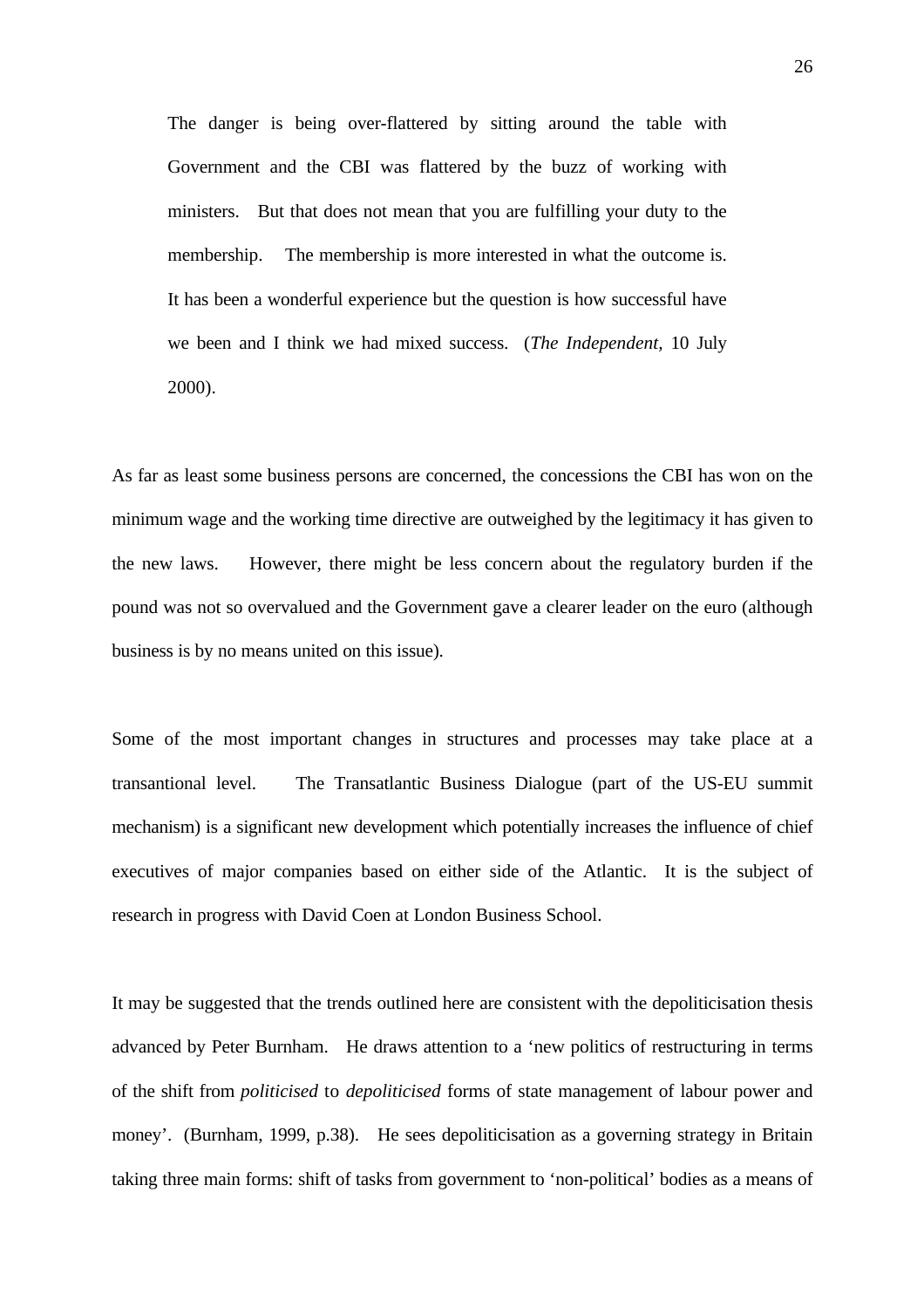underwriting credibility; measures to externally validate policy; and the adoption of binding 'rules' which limit government room for manoeuvre. It is possible even for an unreconstructed Weberian to see value added in Burnham's perspective without approaching it within the terms of 'a particular reading of Marx.' (Burnham, 1999, p.51).

A ready and willing acceptance of globalisation as a driver for change is part of a Blairite world view which is and should be open to challenge and critical debate. Part of that debate should be continuing reflection about the form the relationship between government and business should take. There is much to be said for an effective working partnership, provided it is a genuine partnership and not a relationship in which the values and preferences of one partner dominates. Although British politics, and economic policy in particular, still operates within the general terms of a new political settlement constructed after 1979, no one can say at the beginning of the century what the political configuration will be even ten years hence.

That is what makes politics an interesting but also a difficult subject of study.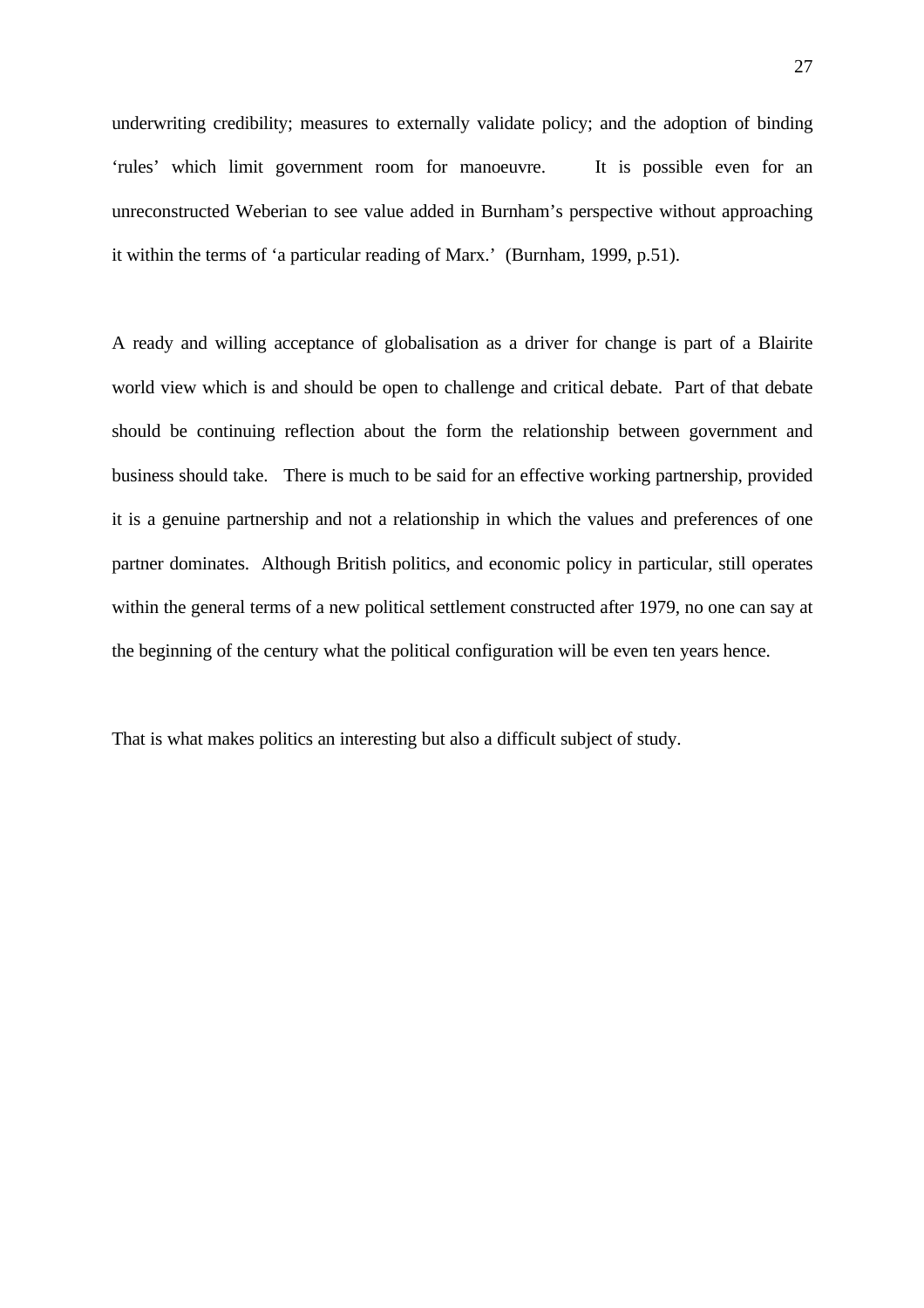### **References**

Baker, D., A. Gamble and D. Seawright (1999) 'Open regionalism or national political economy', paper presented at the British Politics Group session, American Political Science Association conference, Atlanta, Ga.

Blank, S. and Taillandier, A. (1998) 'Atlantic interdependencies and free trade' in G. Boyd (eds.) The Struggle for World Markets: Cooperation and Competition Between

NAFTA and the European Union (Cheltenham: Edward Elgar), 12-31.

Burnham, P. (1999) 'The Politics of Economic Management in the 1990s', New Political Economy, 4 (1), 37-54.

Giddens, A. (1998) 'After the Left's Paralysis', New Statesman, 1 May 1998, 18-21.

Goodman, D. (1997) 'World-scale processes and agro-food systems: critique and research needs', Review of International Political Economy, 4 (4), 663-87.

Grant, W. (1993) Business and Politics in Britain (2nd edition) (London: Macmillan)

Grant, W. (1997) 'Perspectives on Globalization and Economic Coordination' in J.R.

Hollingsworth and R. Boyer (eds.) Contemporary Capitalism (Cambridge: Cambridge University Press), 319-36.

Hay, C. and Watson, M. (1999) 'Labour's Economic Policy: Studiously Courting

Competence' in G.R. Taylor (ed.) The Impact of New Labour (Basingstoke: Macmillan).

Heffernan, R. (2000) New Labour and Thatcherism (Basingstoke: Macmillan).

Higgott, R. (1998) 'Review of "Globalisation', Centre for the Study of Globalisation and Regionalisation Working Paper Series, University of Warwick.

Nauwelarts, G.J. (1999) 'Viewpoint', European Voice 16-22 September 1999, p.22.

Ohmae, K. (1990) The Borderless World (London: Collins, 1990).

Polanyi, K. (1944) The Great Transformation (Boston: Beacon Press).